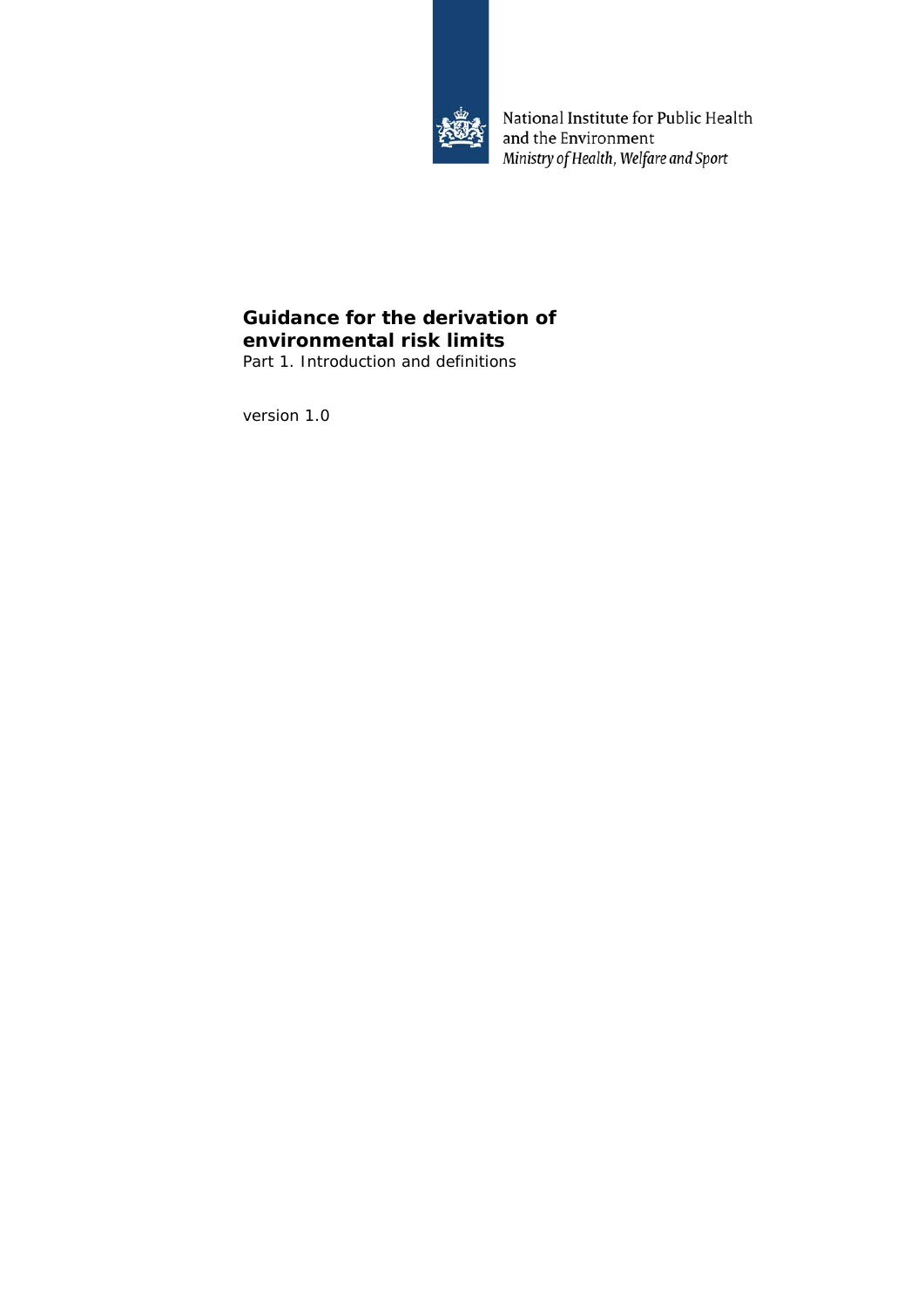Colophon

© RIVM 2015 Parts of this publication may be reproduced, provided acknowledgement is given to: National Institute for Public Health and the Environment, along with the title and year of publication.

Contact: [Helpdesk Risico's van Stoffen](https://rvs.rivm.nl/helpdesk/helpdesk-risicos-van-stoffen)

This investigation has been performed by order and for the account of Ministry of Infrastructure and the Environment, within the framework of the project 'Nationaal stoffenbeleid ZZS'.

This is a publication of: **National Institute for Public Health and the Environment** P.O. Box 1 | 3720 BA Bilthoven The Netherlands www.rivm.nl/en

Page 2 of 27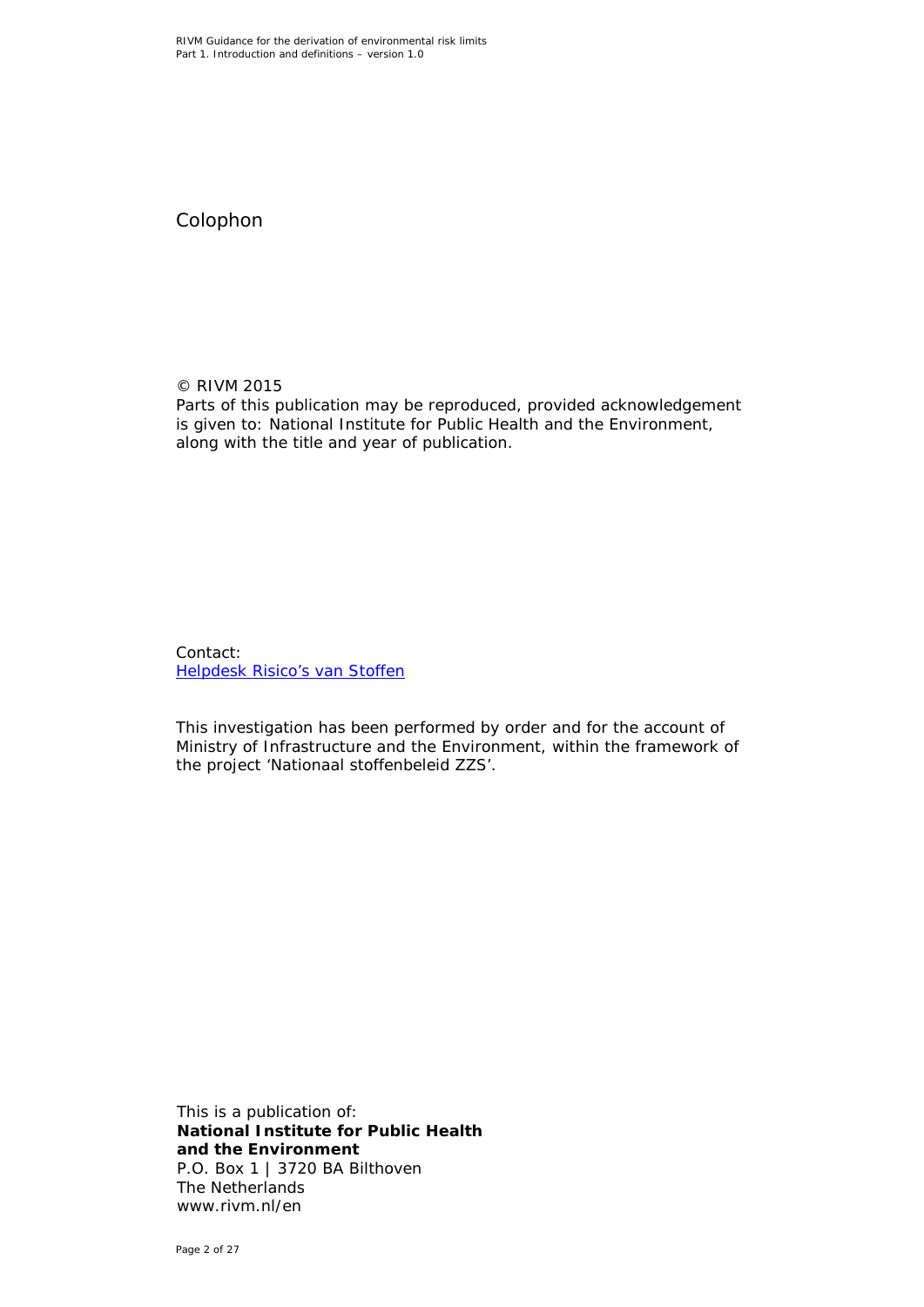# **Contents**

# **1 [Introduction and scope of the document](#page-4-0) 5 2 [A short history of environmental quality standards in the](#page-6-0)  [Netherlands](#page-6-0) 7** 2.1 [Introduction](#page-6-1) 7 2.2 [Maximum Permissible and Negligible Concentration](#page-6-2) 7

- 2.3 [Serious Risk Concentration](#page-8-0) 9
- 2.4 Harmonisation and integration of exposure routes 9<br>2.5 International developments: consequences for meth
- 2.5 [International developments: consequences for methodology](#page-9-0) 10<br>2.6 Developments since 2007 11
- 2.6 [Developments since 2007](#page-10-0) 11<br>2.7 Procedural aspects 12
- [Procedural aspects](#page-11-0) 12

#### **3 [Routes of exposure and terminology](#page-14-0) 15**

- 3.1 [Risk limits or quality standards](#page-14-1) 15<br>3.1.1 Special considerations for water 15
- 3.1.1 [Special considerations for water](#page-14-2)
- 3.2 [Nomenclature](#page-15-0) 16
- 3.3 [Risk limits and exposure routes considered17](#page-16-0)

# **4 [General approaches](#page-18-0) 19**

- [Assessment factor approach](#page-18-1) 19
- 4.2 [Statistical extrapolation](#page-18-2) 19
- 4.3 [Semi-field or field data](#page-19-0) 20
- 
- 4.4 [Data for species and processes](#page-19-1) 20<br>4.5 Risk levels for genotoxic carcinogens [Risk levels for genotoxic carcinogens](#page-20-0) 21
- 4.6 [Derivation of the Serious Risk Concentration \(SRC\)](#page-20-1) 21
- 4.7 [Derivation of the Negligible Concentration \(NC\)](#page-21-0) 22

#### **[References](#page-22-0) 23**

**[List of abbreviations](#page-26-0) 27**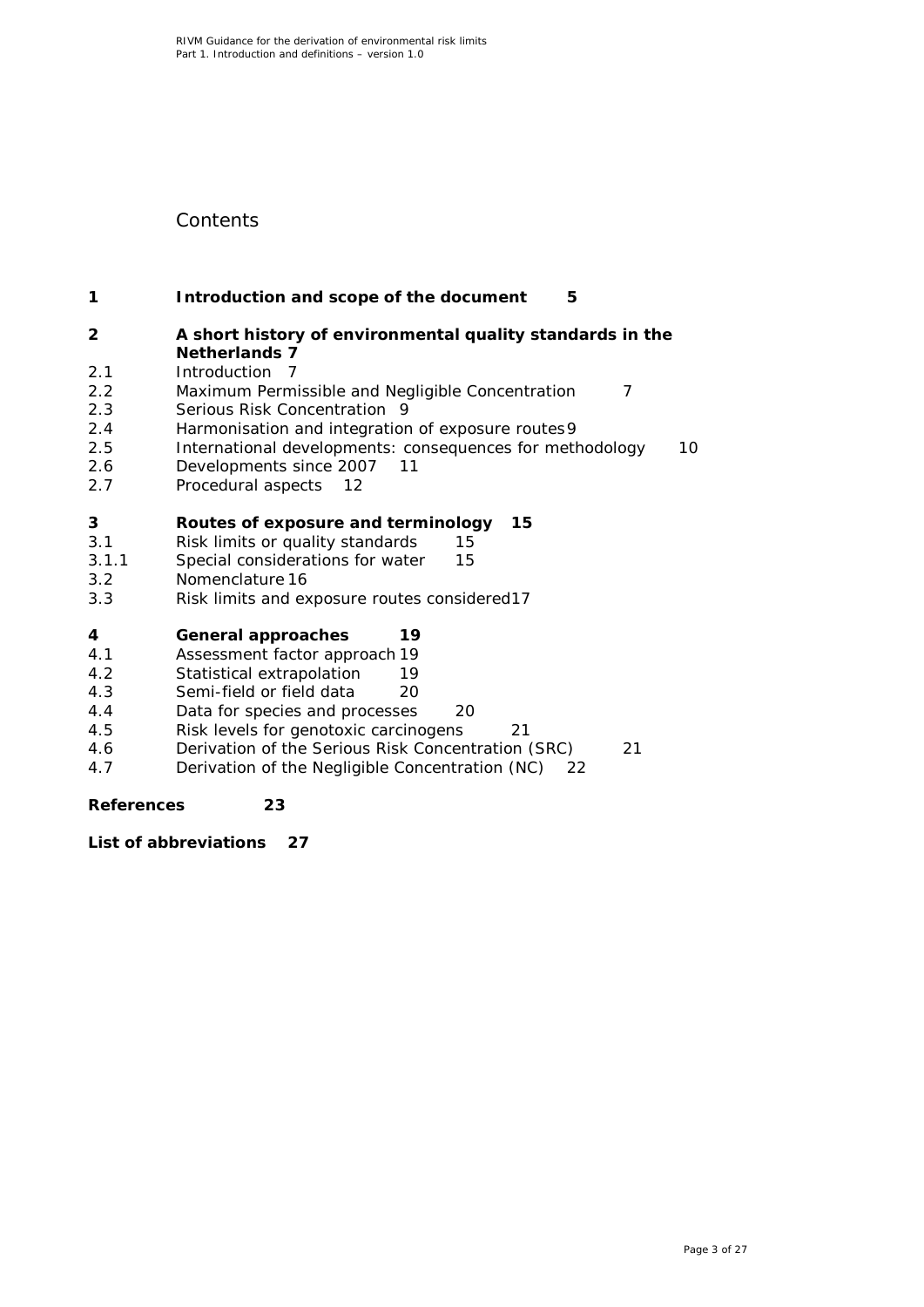RIVM Guidance for the derivation of environmental risk limits Part 1. Introduction and definitions – version 1.0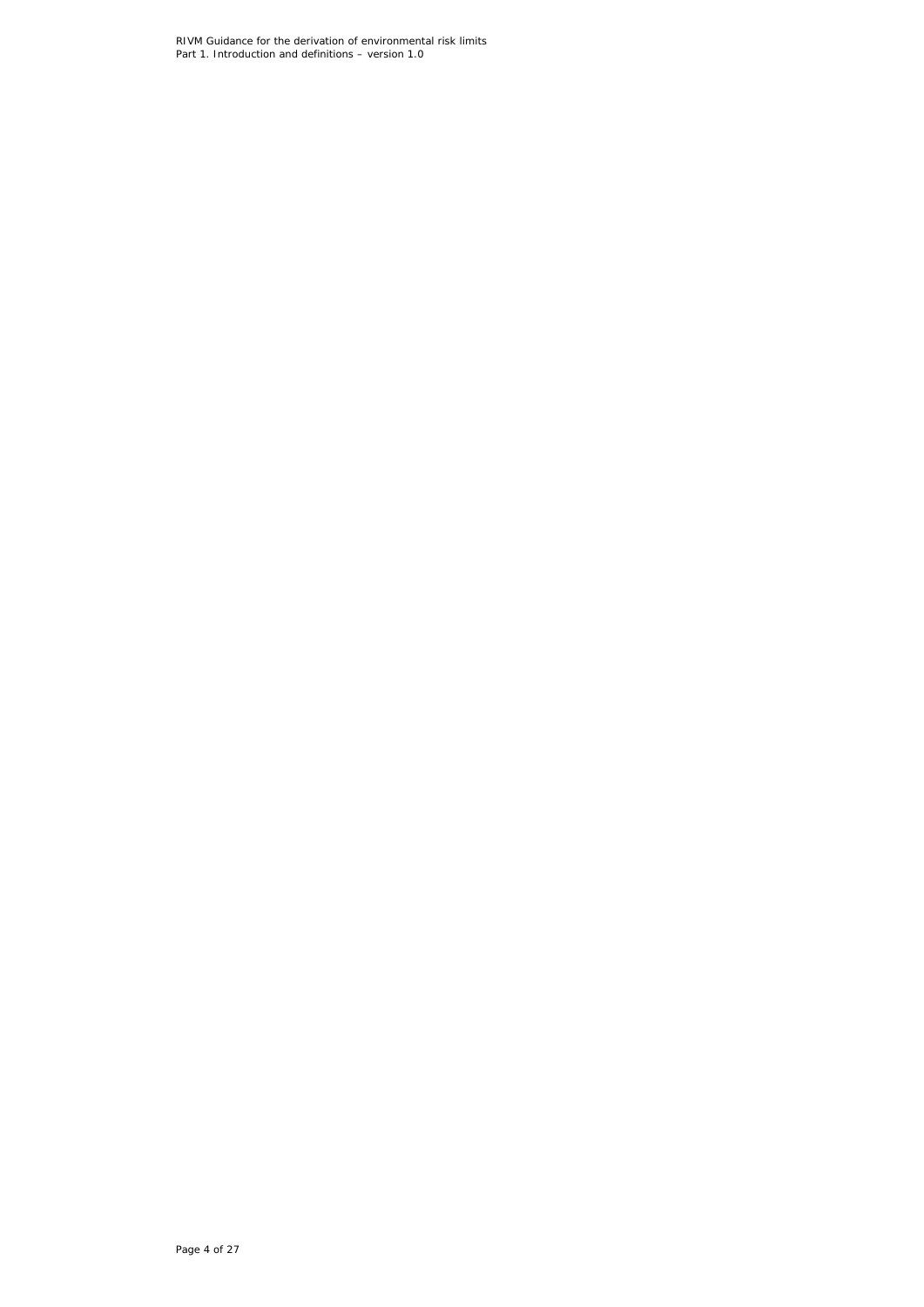#### 1 Introduction and scope of the document

<span id="page-4-0"></span>This report forms the guidance document for the derivation of environmental risk limits used in environmental policy in the Netherlands. The previous version of the guidance was published in 2007 and combined the existing European methodology with national guidance for those aspects that were not addressed in the European guidance documents [1]. Since then, the European legislation for new and existing substances became obsolete and new European guidance was introduced in 2008 for those compounds falling under REACH. In addition, a new European technical guidance document for the derivation of water quality standards under the Water Framework Directive (WFD) was published in 2011 [2]. As a consequence, an update of the 2007-guidance was needed.

In previous years environmental risk limits were derived for all environmental compartments simultaneously, considering soil, (ground)water, sediment and air together. Nowadays, the need for risk limits or quality standards is driven more and more by a compartment specific approach: the need for regulating a compound with respect to water quality does not necessarily mean that standards for soil and air are also needed. Moreover, compartment specific guidance became available at a European level, making national guidance partly obsolete and causing consistency problems to some extent, e.g. with respect to terminology.

In view of the above, it was decided to publish the updated guidance in the form of separate chapters that are digitally accessible only. The present document serves as a general introduction to these chapters. It provides general information on the historical background and formal process of standard setting in the Netherlands and discusses some aspects that are relevant for all other parts of the guidance, i.e. addresses general methodological concepts that are applicable irrespective of the environmental compartment.

This guidance presents the current state of the art with respect to environmental risk limit derivation and environmental standard setting in the Netherlands. The documents are meant to be living documents that will be revised when needed in view of technical or procedural changes. Revisions are subject to scientific review and should be agreed upon by the responsible Ministry of Infrastructure and the Environment.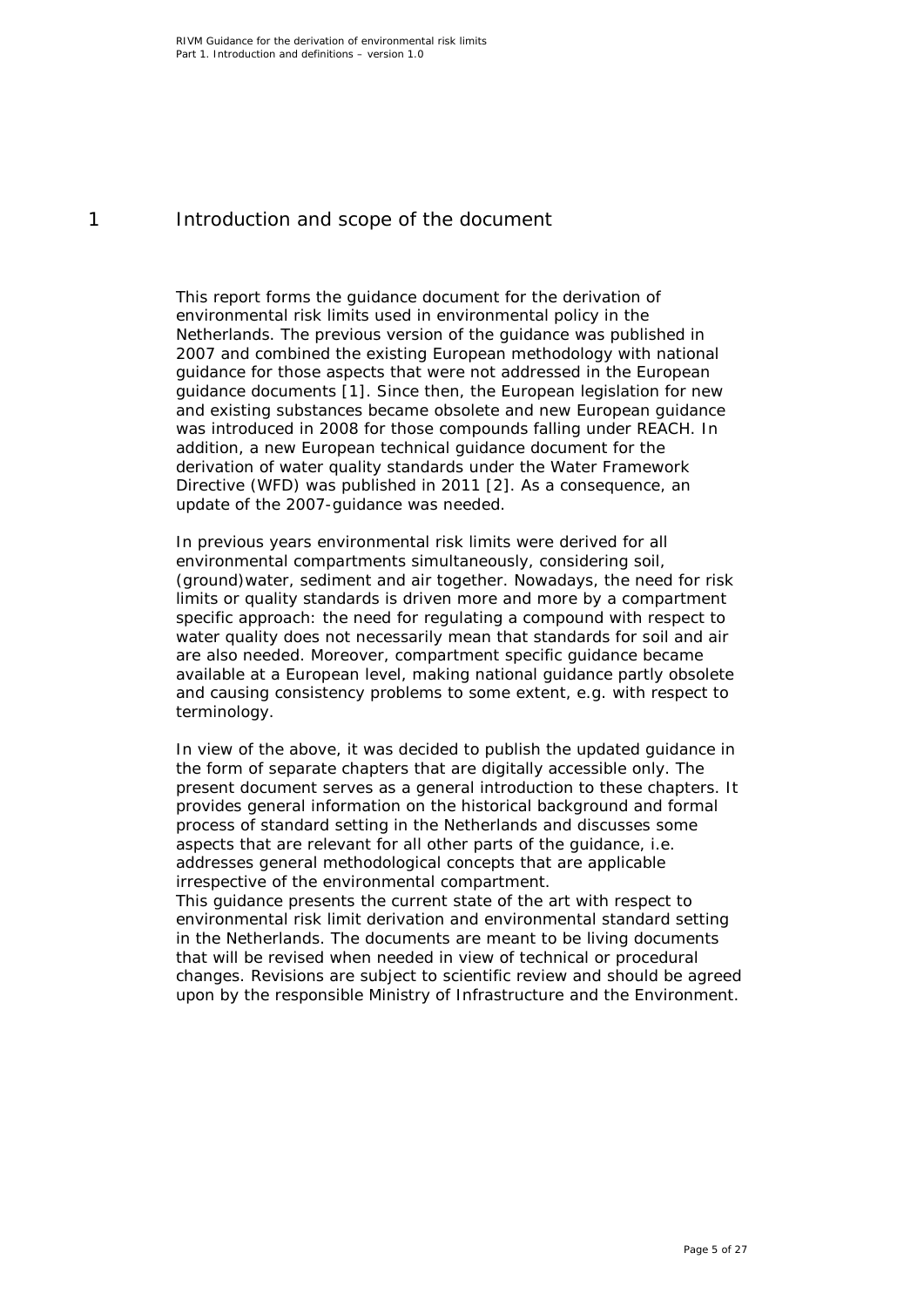RIVM Guidance for the derivation of environmental risk limits Part 1. Introduction and definitions – version 1.0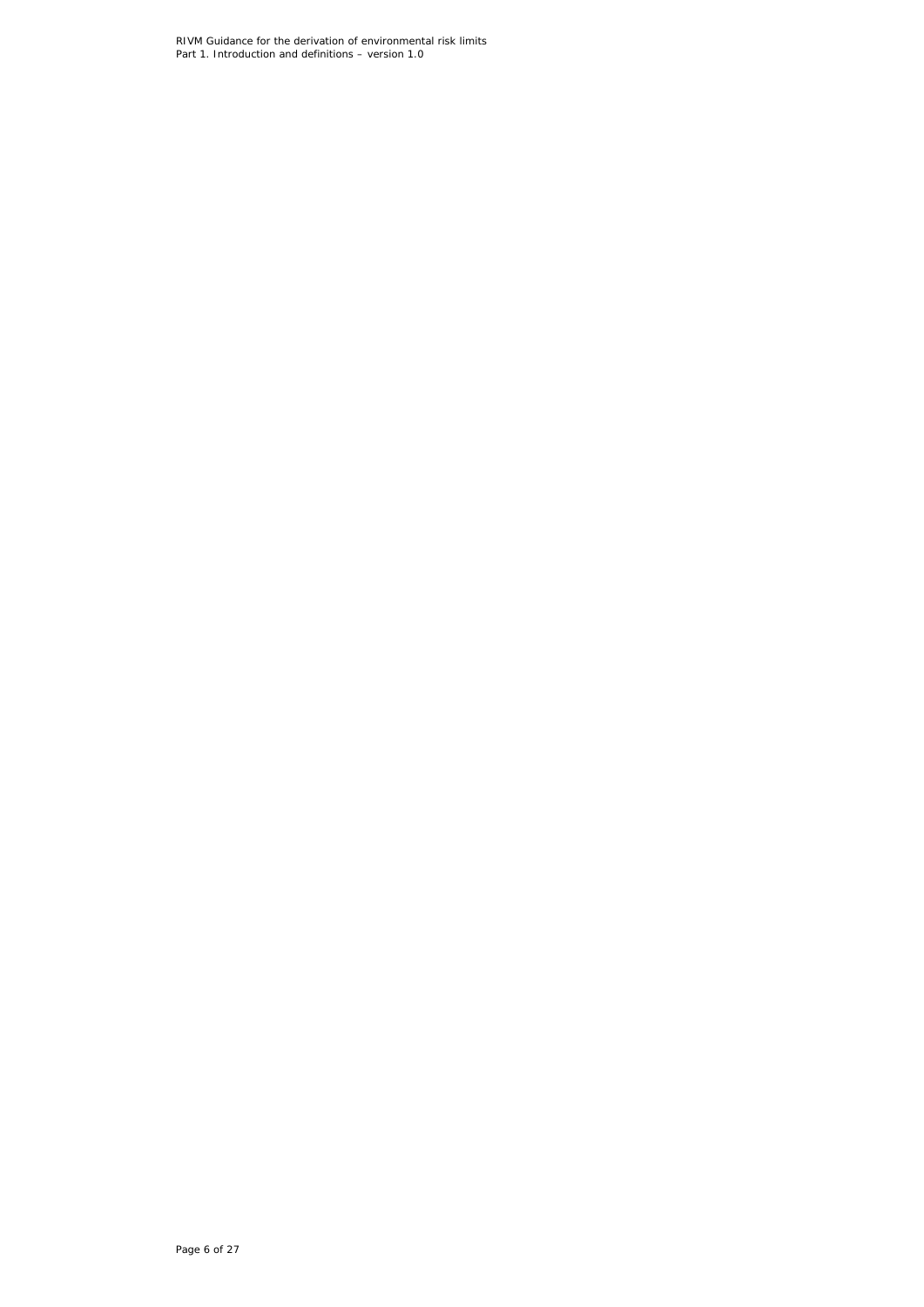# <span id="page-6-0"></span>2 A short history of environmental quality standards in the **Netherlands**

#### **2.1 Introduction**

<span id="page-6-1"></span>The Netherlands have a relatively long history of environmental quality standards. The first official water quality standards date back to the late 60's of the past century [3]. Over the years, scientific developments and policy needs have influenced methodology. At the same time, the regulatory context for risk assessment of substances shifted from a national to a European level. For a proper understanding of the standards that are addressed in this guidance, this introduction provides a short history of the development of standard setting in the Netherlands.

#### **2.2 Maximum Permissible and Negligible Concentration**

<span id="page-6-2"></span>In 1985, a risk based approach was adopted as the main principle of environmental protection in a policy document that was presented to the parliament [4]. In this policy document, two risk levels were introduced that are still used to date: the maximum permissible concentration (MPC), indicated in Dutch as '*maximaal toelaatbaar risiconiveau*' (MTR) and the Negligible Concentration (NC), indicated as '*verwaarloosbaar risiconiveau*' (VR). Below the NC, negligible risks are considered to be present and no action is needed. Above the MPC, intolerable risks are expected and action is prescribed. Between NC and MPC, there is room for improvement, and policy should be aimed at ultimately reaching the NC (see Figure 1).



*Figure 1 Risk based concept of environmental policy in the Netherlands. MPC = maximum permissible concentration, NC = negligible concentration.*

In the appendix to the 1985-policy document, the risk levels were defined with respect to human health. For compounds for which a threshold level for adverse effects can be determined, the MPC for humans was set at the Acceptable Daily Intake (ADI) or Tolerable Daily Intake (TDI). For substances without a threshold (genotoxic carcinogens), the MPC was set to an increased probability of death of  $10^{-6}$  per year (10<sup>-4</sup> on a life-time basis). The NC was defined as 1% of the MPC, taking account of the fact that, while setting standards for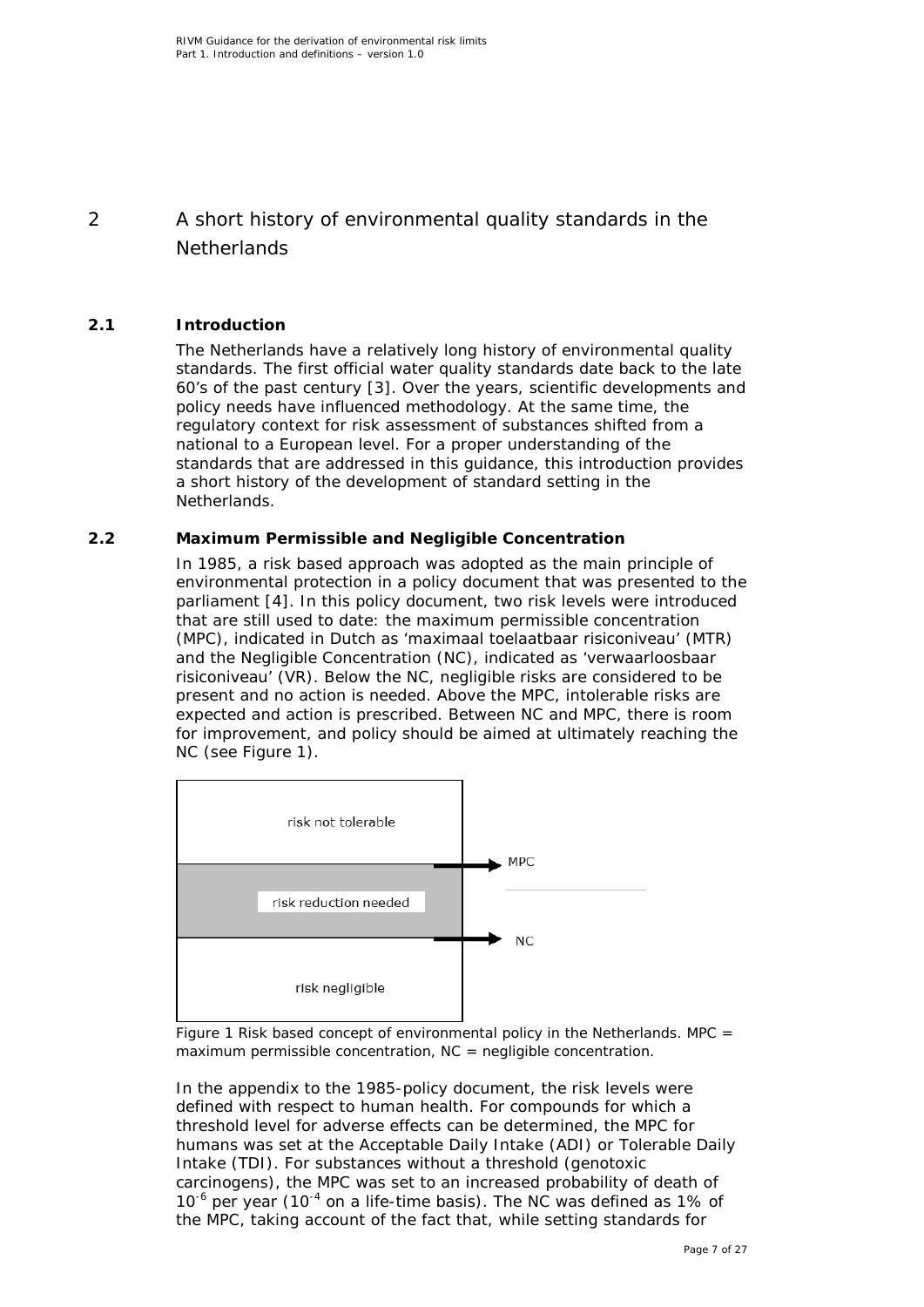single compounds, simultaneous exposure to multiple substances occurs in reality [4,5]. In a follow-up, the MPC for the environment was added and defined as the concentration which protects at least 95% of the species in an ecosystem, thereby protecting the function of the ecosystem [6]. Similarly to the human risk assessment, the NC for the ecosystem was set to 1% of the MPC.

The 95% protection level is associated with the use of Species Sensitivity Distributions (SSDs). The SSD-method is used to predict the sensitivity of a whole community on the basis of the results of laboratory data on individual species and enables to estimate the fraction of species in the community that is potentially affected given a certain exposure level. The method was developed by Van Straalen and Denneman [7] and modified later on (e.g. Aldenberg and Jaworska and Wagner and Løkke [8,9]). The initially proposed 5% cut-off level as the basis for standard setting was generally adopted. In the various guidance documents for Dutch standard setting that were published later on, the SSD-method was advised when at least four ecotoxicity data were available for species and/or functional parameters such as microbial or enzyme activity [10-14]. If fewer data were available, assessment factors were applied to the lowest ecotoxicity endpoint, assuming that this would at least guarantee a similar level of protection.

The definitions for MPC and NC have been maintained in the Dutch policy on substances over the years, although sometimes phrased in a slightly different way. In 1997 and 1999 [15,16], the definitions of MPC and NC were presented as follows:

'The MPC is defined in the policy on substances as the scientifically based standard for a substance that indicates at which concentration in an environmental compartment:

- 1. no effect to be rated as negative is to be expected for ecosystems;
- 2a no effect to be rated as negative is to be expected for humans (for non-carcinogenic substances);
- 2b for humans no more than a probability of  $10^{-6}$  per year of death can be calculated (for carcinogenic substances).

The MPC is derived per substance. With the MPC for ecosystems it is envisaged to protect the species within an ecosystem. It is assumed that the ecosystem will be protected.'

'The NC is the lower limit for a substance and in principle derived as 1/100 of the MPC. The factor of 100 between MPC and NC is chosen because many substances are encountered simultaneously in the environment. It is particularly meant to account for the possible effects of combination toxicity. Although it seems desirable to differentiate the fixed factor of 100 (e.g. to substance group and/or environmental situation), it is decided based on advises of the Health Council<sup>[1](#page-7-0)</sup> and Soil Protection Technical Committee<sup>[2](#page-7-1)</sup> to maintain the factor of 100 between MPC and NC.'

 <sup>1</sup> Gezondheidsraad,<http://www.gezondheidsraad.nl/>

<span id="page-7-1"></span><span id="page-7-0"></span><sup>2</sup> Technische Commissie Bodem,<http://www.tcbodem.nl/>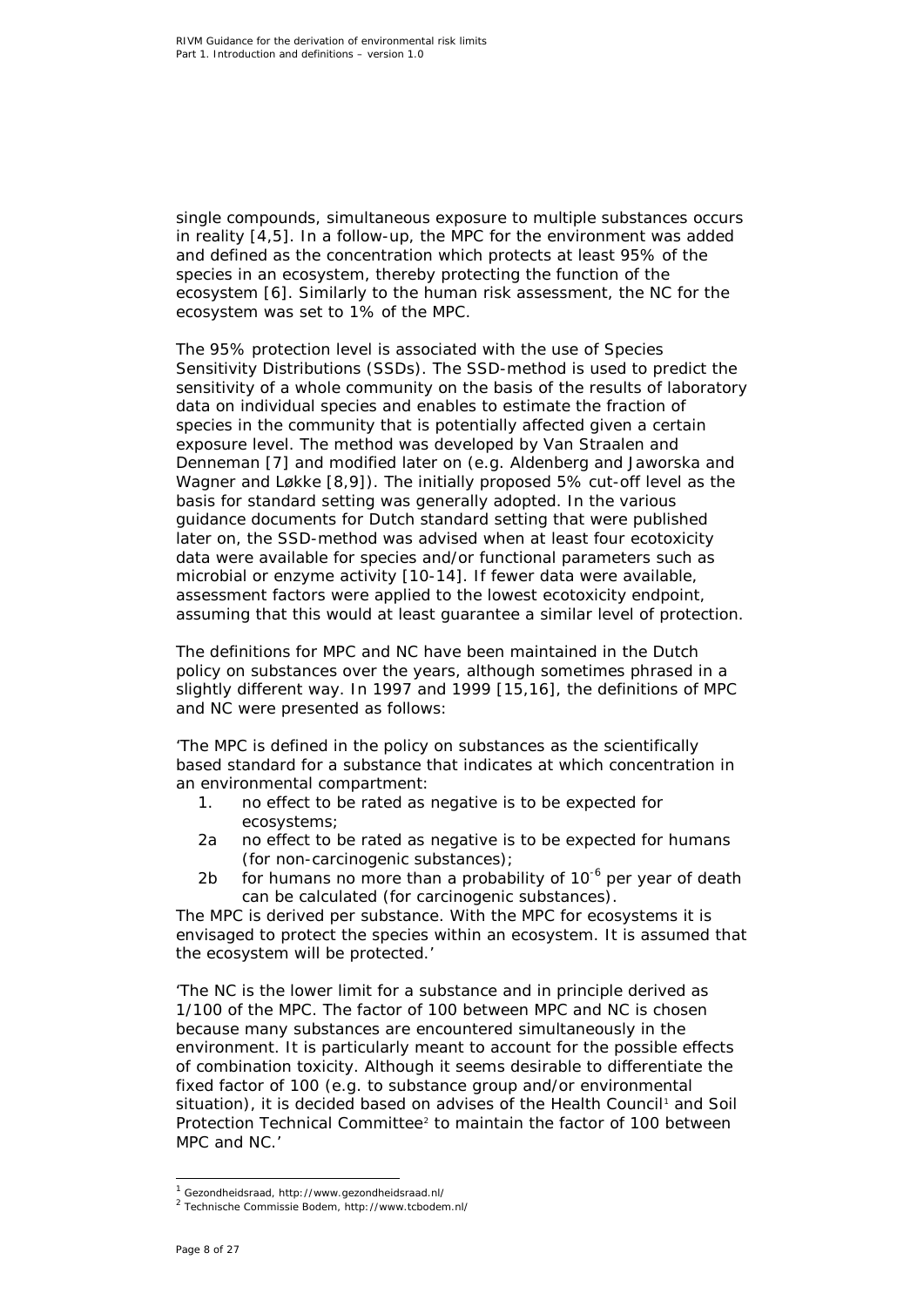#### **2.3 Serious Risk Concentration**

<span id="page-8-0"></span>Apart from the MPC and NC, the Dutch policy on substances uses the Serious Risk Concentration (SRC) as an additional risk limit. The SRC is primarily used in soil policy, where it is used as input for the derivation of the so-called intervention values. Intervention values are concentrations in soil, sediment or groundwater above which measures should be taken. The intervention values are based on a combination of human toxicological and ecotoxicological risk limits. For humans, the intervention value uses the MPC-level according to the definition given above, while for ecosystems the SRC is used. The SRC for ecosystems is defined as the concentration at which 50% of the species is potentially affected.

#### **2.4 Harmonisation and integration of exposure routes**

<span id="page-8-1"></span>From the early start of method development [14], the harmonisation of quality standards among the environmental compartments has been a key issue in Dutch policy. Soil, (ground)water, sediment and air are interconnected and after primary emission to soil, water or air, compounds will be distributed to the other compartments depending on the characteristics of the substances and the environment. Harmonisation in this context means that the environmental quality standard for one compartment should offer adequate protection for organisms in another compartment after distribution of the substance. From this perspective, quality standards for soil were derived on the basis of experimental data, and compared with soil standards that were calculated from aquatic ecotoxicity data using information on sorption by means of equilibrium partitioning (see ERL Report 09), and the lowest value was usually taken forward. Similarly, for volatile substances, risk limits for water, sediment and soil were harmonised with risk limits for air based on human inhalation toxicity [13].

Harmonisation between compartments was seen as a primary aim of standard setting, as can be seen from the name that was given to the process of formalisation of environmental quality standards: 'Integrated Standard Setting for Substances', indicated in Dutch as *Integrale Normstelling Stoffen* (INS). Under the flag of INS, environmental quality standards have been developed and published for several hundreds of substances (see e.g. [15,16]). In practice, the concept of harmonisation has been primarily applied to convert standards between water and soil (vice versa), and to derive quality standards in case experimental data were absent (e.g. for soil and sediment). To date, the latter use of equilibrium partitioning is still applied, but the harmonisation of standards was abandoned in 2004 when the decision was made to follow the European developments [17].

Another aspect of integrating standards has been the inclusion of secondary poisoning in the final standard for soil or water. In 1994, RIVM published proposals for quality standards for water and soil that included the potential risks for birds and mammals due to consumption of water and/or soil organisms [18], based on the work of Romijn et al. [19,20]. Using this method, critical toxicity data for birds and mammals were back-calculated to safe concentrations in prey based on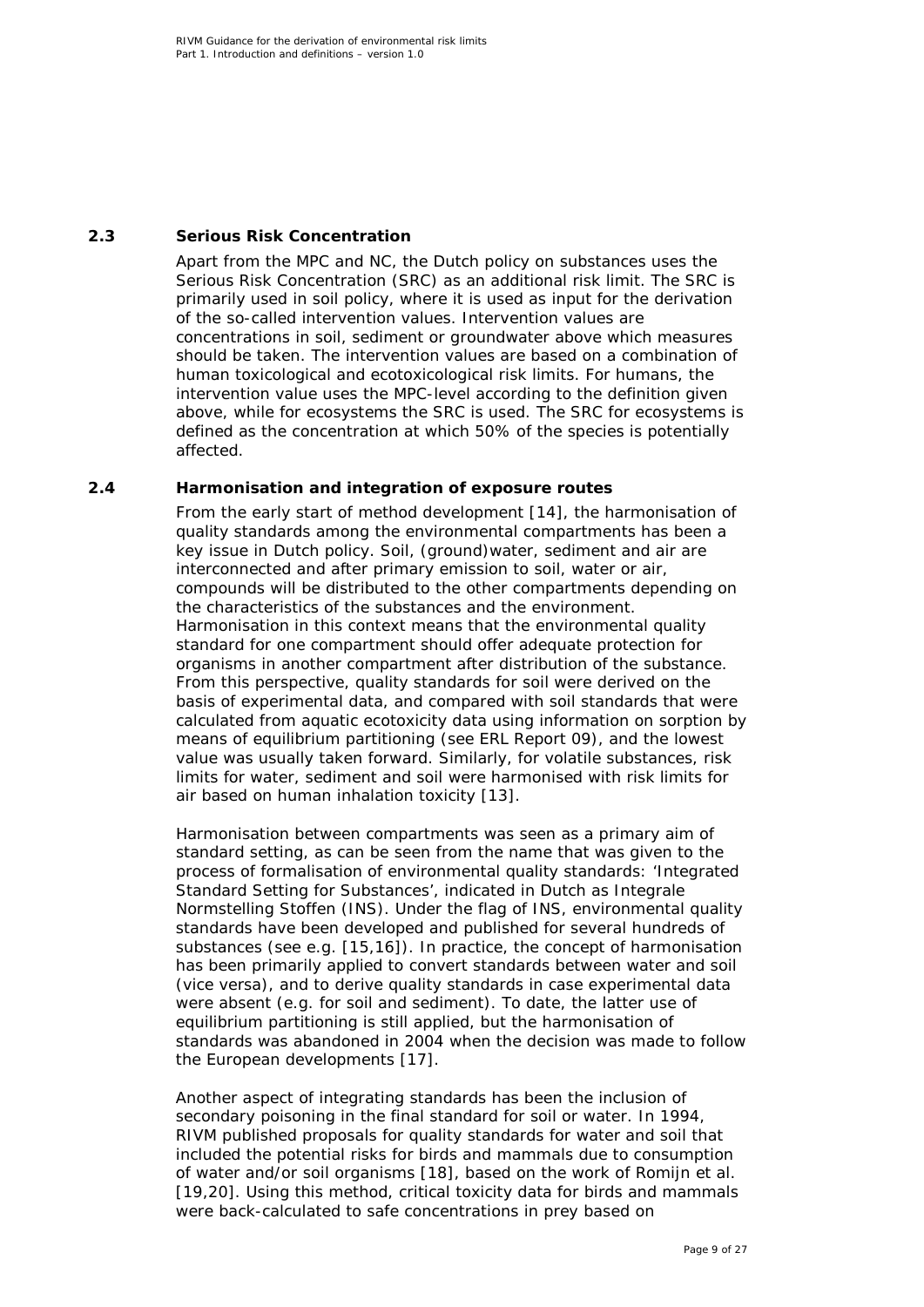assumptions on daily food intake. The concentrations in prey were in turn recalculated into corresponding MPCs in water and/or soil using information on bioconcentration and bioaccumulation. One of the discussion points was whether or not these back-calculated MPC-values should be added to the dataset for direct ecotoxicity, leading to one MPC that covered both aspects, or that both types of MPC should be kept separated and the lowest one chosen as the final value. Where originally the datasets were kept separated [18], the approach of a combined dataset was chosen later on [11,13,21].

#### **2.5 International developments: consequences for methodology**

<span id="page-9-0"></span>In 2003, a revision of the Technical Guidance Document (TGD) in support of the European evaluation of new<sup>[3](#page-9-1)</sup> and existing substances<sup>[4](#page-9-2)</sup> and biocides<sup>[5](#page-9-3)</sup> was published [22-24]. Partly parallel to the revision of the TGD, initial methods were published in 2002 and 2005 for deriving water quality standards in the context of the European Water Framework Directive (WFD<sup>[6](#page-9-4)</sup>) [25,26]. Where on the one hand harmonisation among member states was achieved by issuing European guidance documents, the development of framework specific guidance led to a compartment specific approach in which the Dutch principle of harmonisation of standards between water, sediment and soil was no longer appropriate from a policy point of view. In 2004, the responsible Ministries decided that internationally derived standards such as the Predicted No Effect Concentrations (PNECs) for new and existing substances, or water quality standards as derived under the WFD, would be the starting point for national quality standards. In case such standards were not available, the European methodology should be followed. It was explicitly stated that harmonisation between compartments was no longer performed, although this would be promoted among member states [17].

As a consequence, the process of standard setting was renamed to '(Inter)national Standard Setting for Substances' [17], but the terminology of MPC and NC was maintained. The definitions of MPC and NC were adapted from the 1989-version, i.e. the 95% protection level for species in ecosystems was again explicitly mentioned. Although the methodology of the TGD and WFD was in line with the approaches of the Netherlands to a large extent, adopting this guidance resulted in some major changes:

- equilibrium partitioning was only applied as a surrogate when no or not enough experimental ecotoxicity data were available to derive standards instead of using it as a default approach for harmonisation between water, sediment and/or soil,
- SSDs were only used in case of rather extensive datasets of at least 10 endpoints for at least eight different taxonomic groups, instead of the usual four values,

 <sup>3</sup> Commission Directive 93/67/EEC on Risk Assessment for new notified substances

<sup>4</sup> Commission Regulation (EC) No 1488/94 on Risk Assessment for existing substances

<span id="page-9-4"></span><span id="page-9-3"></span><span id="page-9-2"></span><span id="page-9-1"></span><sup>5</sup> Directive 98/9/EC of the European Parliament and of the Council concerning the placing of biocidal products

on the market<br><sup>6</sup> Directive 2000/60/EC of the European Parliament and of the Council of 23 October 2000 establishing a framework for Community action in the field of water policy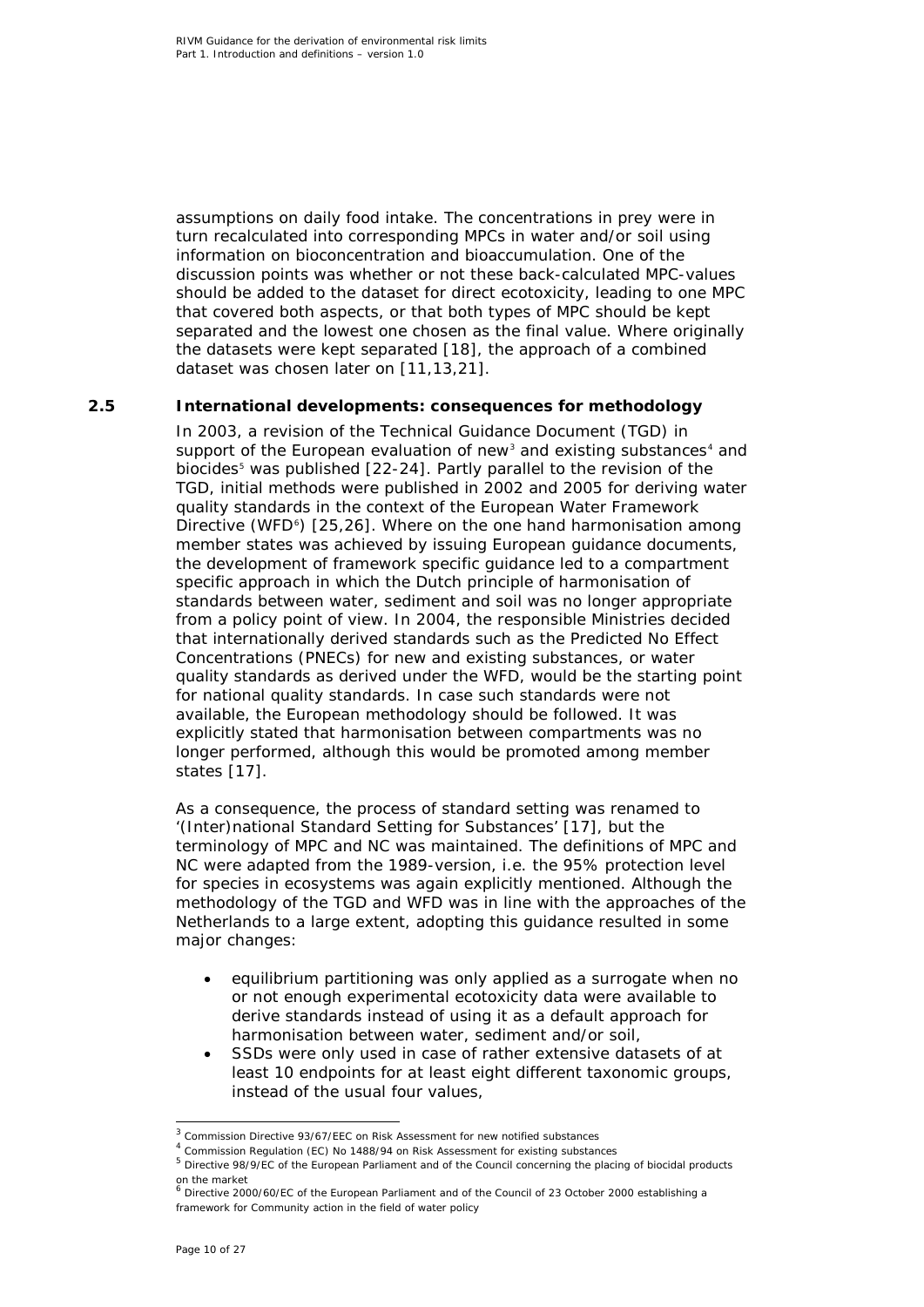- secondary poisoning was assessed separately from direct ecotoxicity instead of integrated into one dataset,
- indirect exposure of humans was introduced as a third exposure route, next to direct ecotoxicity and secondary poisoning,
- in some cases, ecotoxicity data on microbial or enzymatic processes (functional endpoints) and data relating to effects on species or populations (structural endpoints) were combined into one dataset, instead of deriving separate risk limits for processes and species, respectively.

As a result of the decision to use the TGD and to implement the WFD guidance, an updated guidance document for the derivation of environmental risk limits was published in 2007 [1]. Although the concept of quantitative harmonisation between compartments was abandoned, the methodology for the respective compartments was harmonised as much as possible. An example of this was the choice to adopt the cancer risk level of  $10^{-6}$  on a life-time basis as proposed under the WFD also for the derivation of MPC-values for soil and air (see section 4.5 for further information on this topic). In this way, the 2007 guidance combined the European methodology with national guidance for those aspects that were not addressed in the international guidance documents.

#### **2.6 Developments since 2007**

<span id="page-10-0"></span>With the implementation of REACH, the European legislation for new and existing substances became obsolete and for compounds falling under REACH the TGD was replaced by REACH guidance documents in 2008. A similar process has led to separate technical guidance documents for biocides. In addition, a new European technical guidance document for the derivation of water quality standards under the Water Framework Directive was published in 2011 [2], and guidance documents for the risk assessment of plant protection products have been updated [27,28].

Although largely building on previous guidance, these updated guidance documents also include new scientific developments. One prominent example is the viewpoint that water quality standards derived on the basis of laboratory ecotoxicity tests represent dissolved concentrations instead of total concentrations, another is the inclusion of more sophisticated methods to address bioavailability in the context of standard setting. More importantly, the current situation illustrates the ongoing tendency that guidance development is primarily taking place within the respective European regulatory frameworks. These frameworks deal with specific compartments (e.g. WFD and European air quality directive) or consider all compartment within the context of a particular use (e.g. industrial chemicals under REACH, biocides and plant protection products under the respective regulations). Frameworks differ with respect to their policy aims, definition of protection goals, conceptual approaches, dossier requirements and/or timeframes for implementing scientific developments. Although harmonisation between frameworks is certainly an issue in Europe, the current situation is that substance and compartment specific guidance differs between regulatory frameworks.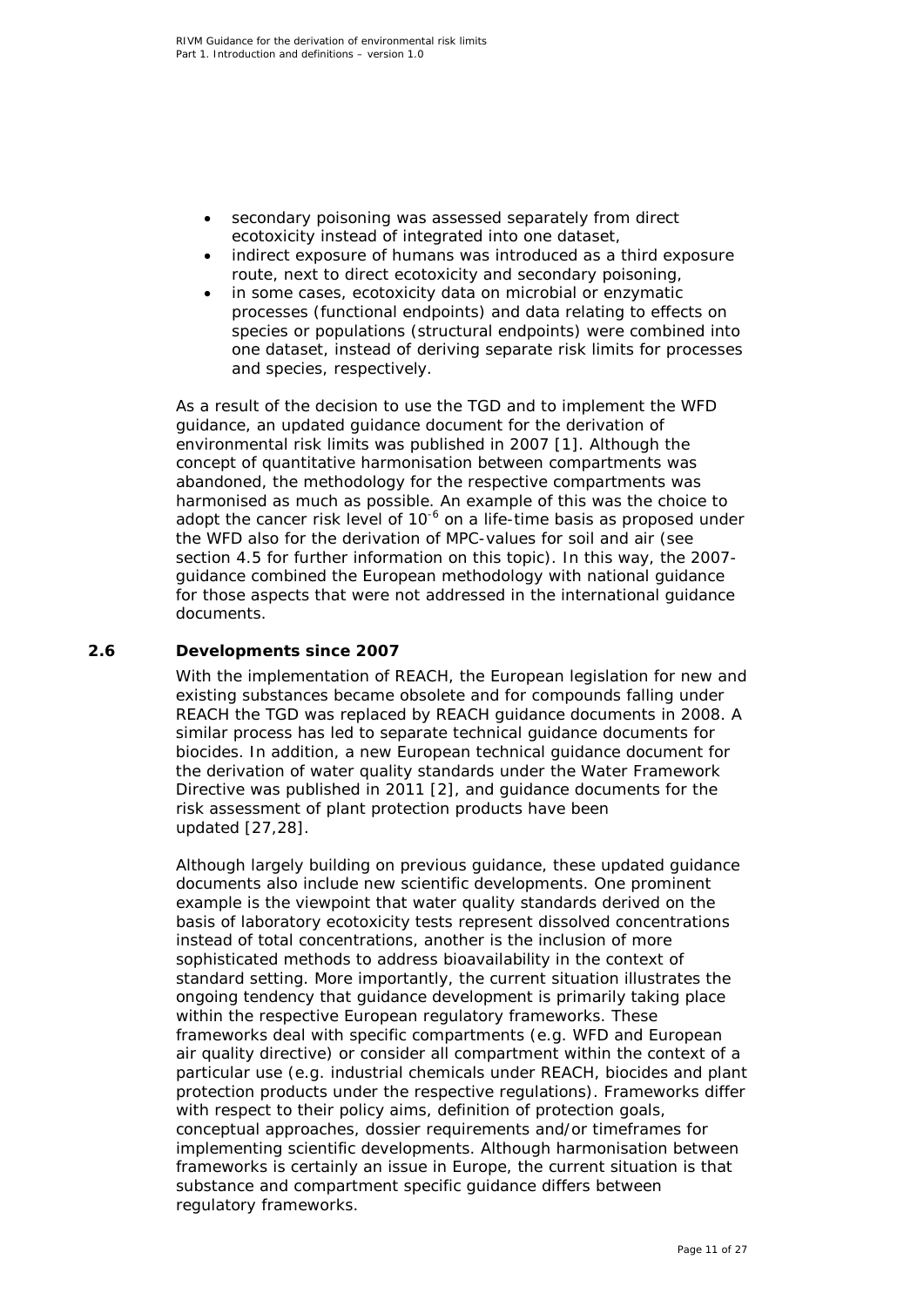As a consequence of the above described developments in Europe, an update of the 2007-guidance was needed which resulted in the present series of documents. This updated guidance reflects the technical changes in methodology, but also follows the European tendency towards a compartment and framework specific approach. In general, harmonisation between methodologies is sought for as much as possible. The national derivation of risk limits for water is fully compatible with the European methodology under the WFD, which has led for example to a more stringent risk level for genotoxic carcinogens, see section 4.5. For those aspects that are not (fully) addressed in the WFD-guidance, methods developed in other frameworks are inserted into the Dutch guidance, e.g. concerning the use of SSDs and mesocosms, and the implementation of secondary poisoning (see ERL Report 03; ERL Report 07).

It should also be noted that while a harmonised European policy exists for water and to some extent for air, the environmental policy regarding soils and sediments is fully member state specific. As a result, the terminology used for water follows the European guidance and differs from that for the other compartments (see further 3.1). However, although water quality policy has a strong European component, national policy aims may require additional risk limits that are used for specific purposes on a national scale. This is for instance the case for the NC, which may still play a role as a long-term policy goal and was used for e.g. deciding on the need to regulate substances in national legislation under the WFD [29,30]. Other formerly used national risk limits, such as the SRC, are no longer used for water, but derivation may still be necessary to derive equivalent risk limits for groundwater or for soil using equilibrium partitioning (see ERL Report 09). A full overview of relevant risk limits per compartment is given in section 3.2.

The national policy towards environmental management is subject to review. In the near future, hundreds of individual pieces of Dutch legislation will be brought together into one over-arching regulatory framework aiming at an integrated approach towards the management and use of the environment. This system review will also cover standards for the quality of the natural environment; this may potentially change the way national environmental risk limits will be implemented in policy decisions [31].

#### **2.7 Procedural aspects**

<span id="page-11-0"></span>The formal procedure for standard setting in the Netherlands has been updated in 2013 to reflect the latest developments regarding organisational and policy aspects. In short, the procedure has the following steps:

- 1. Start of the procedure: the Ministry of Infrastructure and the Environment (IenM) commissions RIVM to derive risk limits, or a private party asks for a proposal to be considered
- 2. Derivation of risk limits according to the guidance document(s)
- 3. Review of the proposal by the Scientific Advisory Group on standard setting: scientific peer review by experts from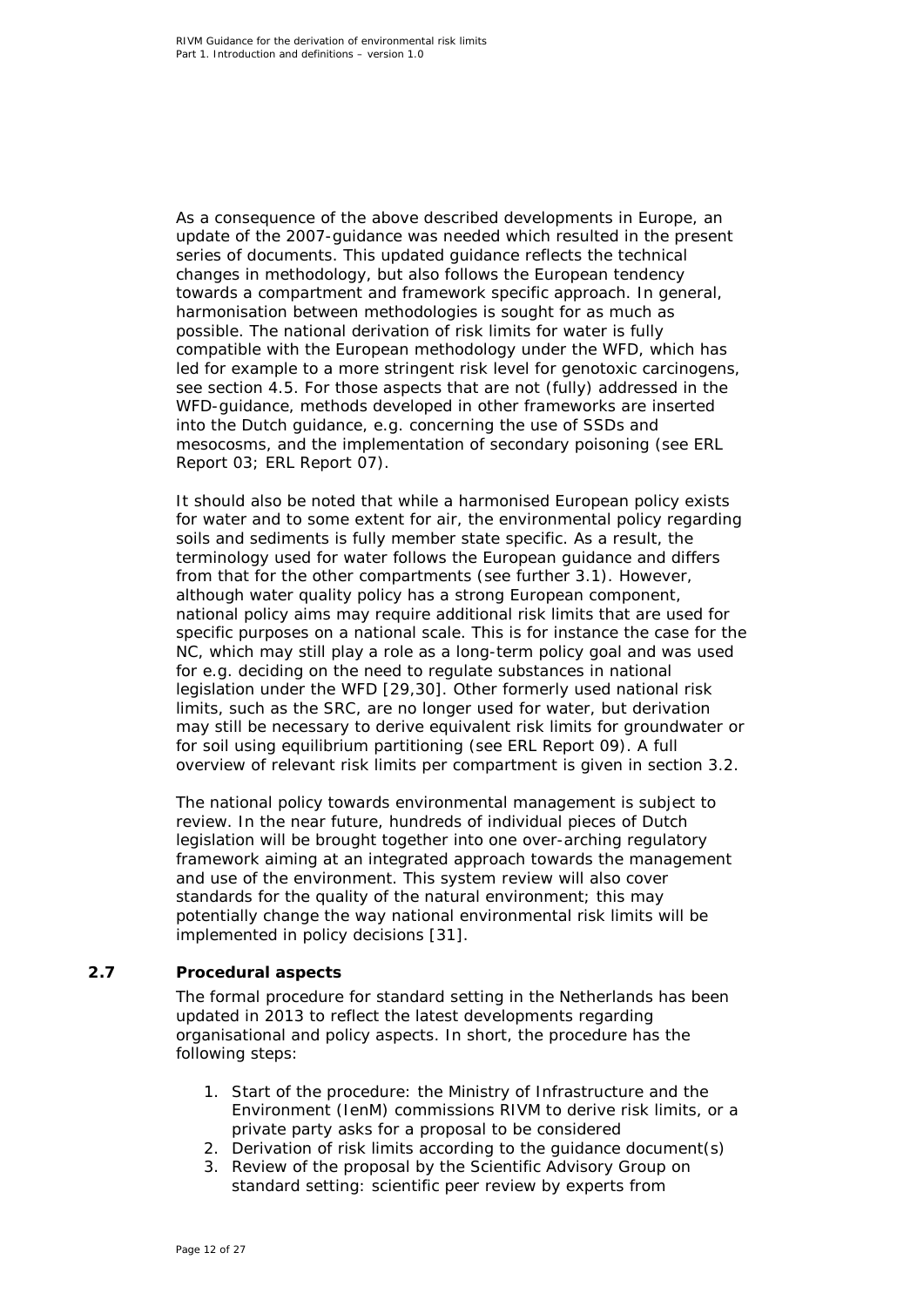academia, research institutes and stakeholders regarding underlying data and methodology

- 4. Finalizing and publication of the scientific report taking account of the conclusions of the peer review
- 5. Policy advice by the Working Group on standard setting: consideration of e.g. socio-economic aspects and (inter)national developments by the responsible Ministries
- 6. Formal approval of the standards by the Steering Committee on standard setting.
- 7. Publication of the standards at the website 'Risico's van stoffen', which is the official website for information on standards for substances in the Netherlands<sup>[7](#page-12-0)</sup>

The full procedure (in Dutch) is published on the website Risico's van [Stoffen.](http://www.rivm.nl/rvs/Helpdesk/Helpdesk_Risico_s_van_stoffen) Note that this procedure refers to water and air only, a separate policy process exists for soil, sediment and groundwater.

<span id="page-12-0"></span> <sup>7</sup> <http://www.rivm.nl/rvs/>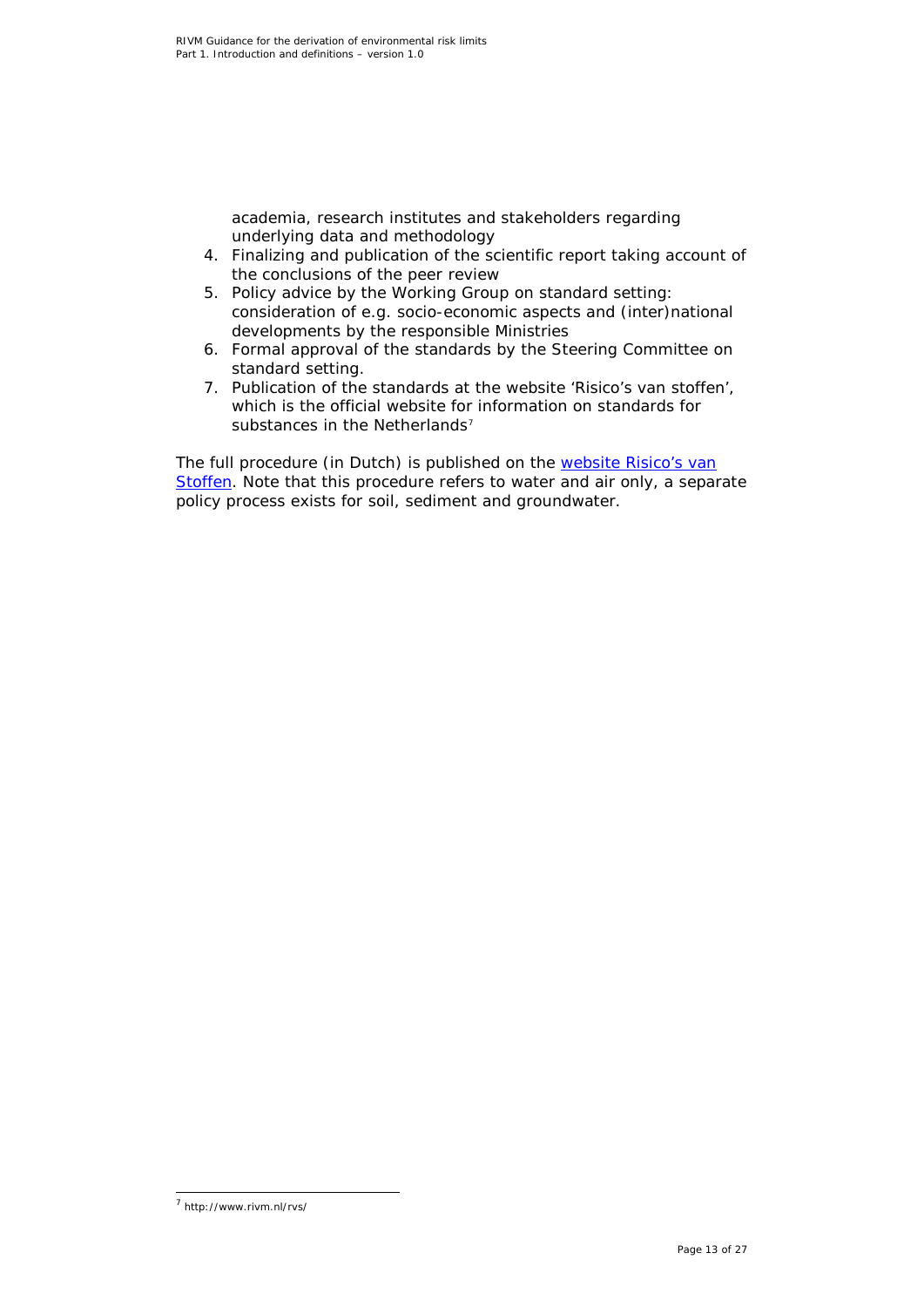RIVM Guidance for the derivation of environmental risk limits Part 1. Introduction and definitions – version 1.0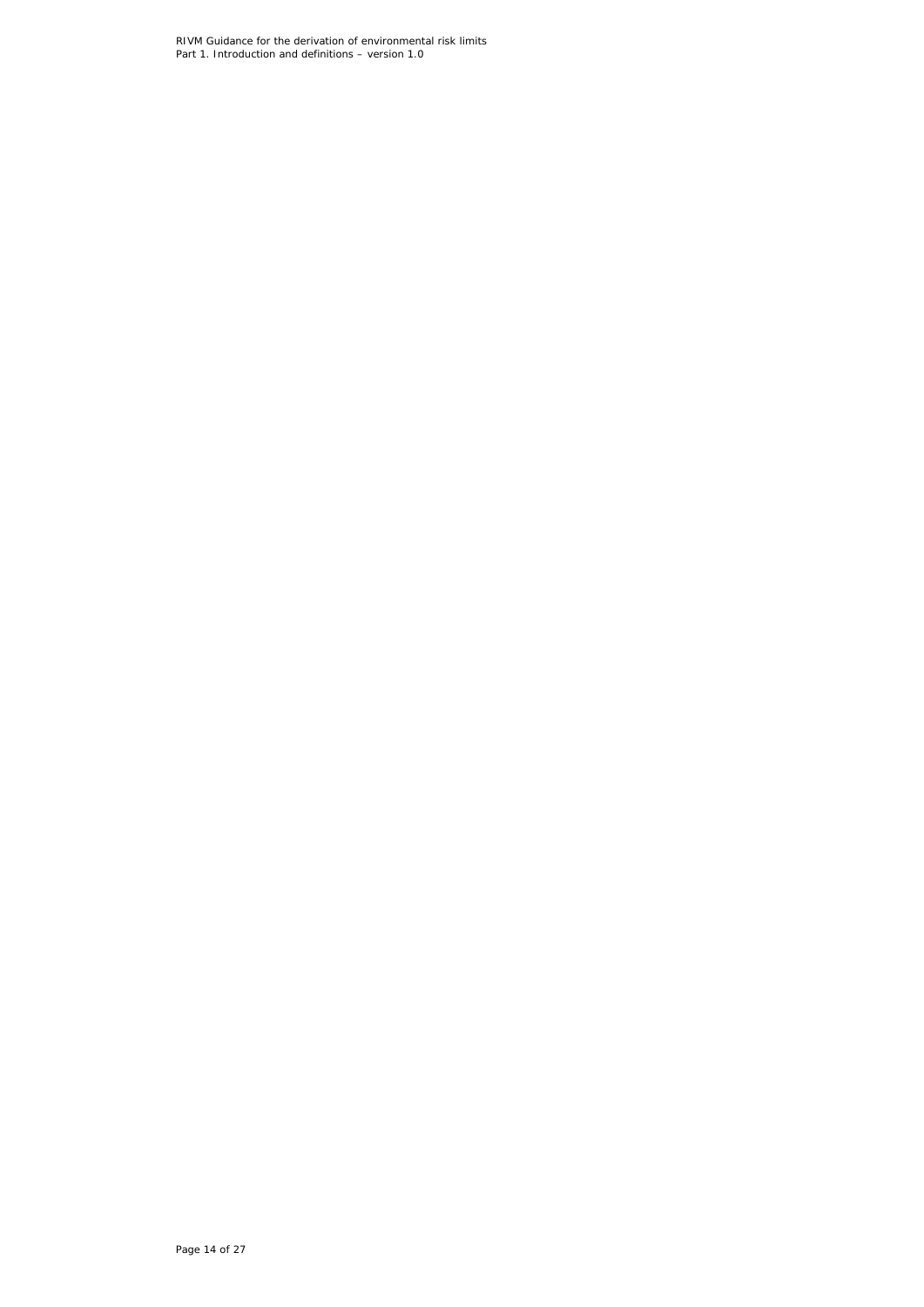# <span id="page-14-0"></span>3 Routes of exposure and terminology

#### **3.1 Risk limits or quality standards**

<span id="page-14-1"></span>In the Netherlands, there has always been a clear distinction between scientifically based advisory values, indicated as environmental *risk limits*, and the final regulatory values, indicated as environmental *quality standards*. According to the procedures laid down in 2004, standards are set by the responsible Ministries primarily on the basis of a scientific advice, but other (socio-economic) aspects may be taken into account as well. It may happen that the final standard deviates from the scientifically based risk limit. Therefore, the national guidance documents and reports based thereon refer as much as possible to the derivation of risk limits, the word *standard* is preferably not used to avoid the suggestion that this policy step has already been taken. However, for water special considerations are made, see below.

#### *3.1.1 Special considerations for water*

<span id="page-14-2"></span>As indicated in the previous chapter, the MPC (*MTR* in Dutch) has since long been used in environmental quality policy. With the implementation of the Water Framework Directive (WFD), new quality standards were introduced to cover both long- and short-term effects resulting from exposure:

- a long-term standard, indicated as the annual average environmental quality standard (AA-EQS) and normally based on chronic toxicity data, and
- a short-term standard, referred to as a maximum acceptable concentration EQS (MAC-EQS) which is based on acute toxicity data.
- a standard for the protection of surface water intended for drinking water abstraction  $(OS_{dw, hh})$
- a standard for the protection of sediment ( $EOS_{\text{sediment}}$ )

The terms AA-EQS and MAC-EQS are used in the European priority substances directive 2013/39/EU $^{\rm s}$ . The derivation of the QS $_{\sf dw,\,hh}$  and EQS<sub>sediment</sub> is discussed in the WFD-guidance [2], but these standards are not set at a European level. In the Netherlands, standards for sediment are not implemented in national legislation under the WFD, but risk limits are used in other legal frameworks e.g. local risk assessment, remediation policy and evaluation of re-use of dredged materials (see ERL Report 04). Standards for surface water intended for drinking water abstraction are included in national legislation as far as they concern the implementation of the former and existing European Directives 75/440/EEC and 98/83/EC, respectively.

Although in the 2007-guidance the methodology of the WFD was adopted, the terminology of EQS was not taken over, for the reason described above: using these abbreviations might suggest that the values presented in scientific reports had already been approved as

<span id="page-14-3"></span><sup>&</sup>lt;sup>8</sup> Richtlijn 2013/39/EU van het Europees Parlement en de Raad van 12 augustus 2013 tot wijziging van Richtlijn 2000/60/EG en Richtlijn 2008/105/EG wat betreft prioritaire stoffen op het gebied van het waterbeleid.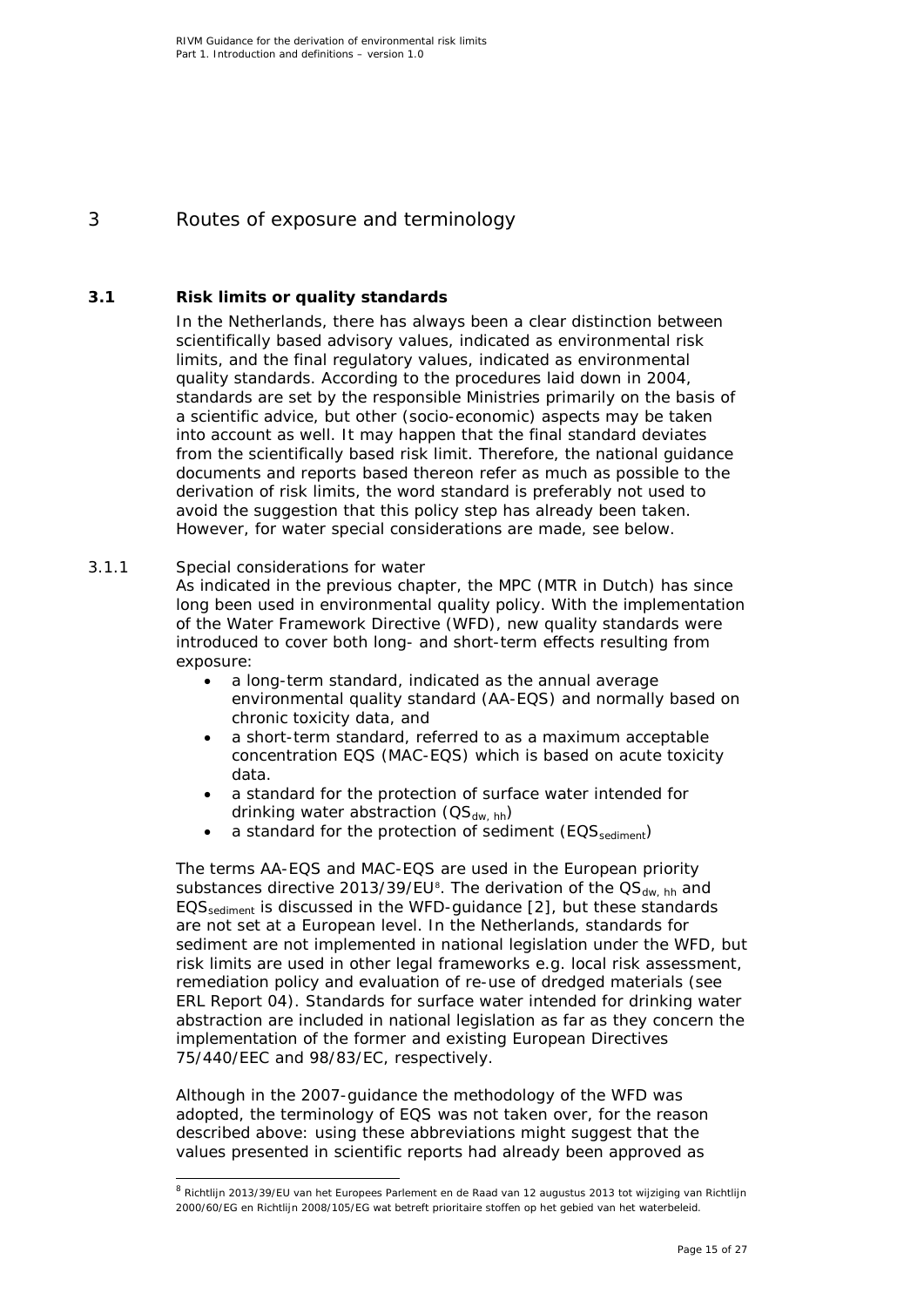official standards. For this reason the terms MPC<sub>water</sub> and MAC<sub>eco</sub> were used in the 2007-guidance. However, due to the literal translation of MPC into the Dutch equivalent MTR, it was not clear for the audience (stakeholders) that the resulting risk limits differed from the 'old' ones regarding methodology, and people interpreted the values as not being derived according to the WFD-methodology. As a result, it was also not clear that compliance check had to be performed according to the WFDmethodology, i.e. using the annual average and peak concentration, respectively, instead of the 90<sup>th</sup> percentile that had been previously used for comparison of monitoring data with the regulatory standard.

To overcome this confusion, it was decided for water to follow the terminology of the WFD-guidance and refer to EQS instead of MPC. Still, the values that are derived based on the present guidance should be interpreted as being risk limits, in a sense that they are scientific advisory values that will be used as a basis for standard setting. A similar situation exists for the risk limits derived by experts during the European process of setting EQS for priority (hazardous) subtances under the WFD. For sediment, the term MPC is maintained. The status of the results should be made clear when publishing reports in which risk limits are derived.

#### **3.2 Nomenclature**

<span id="page-15-0"></span>The following abbreviations are used for the respective risk limits and quality standards:

| Maximum Permissible Concentration (see 2.2)                   |  |  |
|---------------------------------------------------------------|--|--|
| Negligible Concentration (see 2.2)                            |  |  |
| Serious Risk Concentration (see 2.3)                          |  |  |
| Environmental Quality Standard, terminology used under        |  |  |
| the WFD (see $3.1.1$ )                                        |  |  |
| $AA-EQS =$ Annual Average EQS (see 3.1.1)                     |  |  |
| $MAC$ -EQS = Maximum Acceptable Concentration EQS (see 3.1.1) |  |  |
| Quality Standard that is not reflected in the final generic   |  |  |
| standard for surface water                                    |  |  |
|                                                               |  |  |

Each type of risk limit is indicated by the main abbreviation given above, followed by a subscript that indicates the compartment and exposure route considered. The abbreviations used are listed below:

| air       | $=$ air                                                      |
|-----------|--------------------------------------------------------------|
| biota     | $=$ fish eaten by humans / predators                         |
| dw        | $=$ intended for drinking water abstraction                  |
| eco       | $=$ direct ecotoxicity for organisms                         |
| fw        | $=$ freshwater                                               |
| grw       | $=$ groundwater                                              |
| hh        | $=$ human health                                             |
|           | $hh$ food = indirect exposure of humans via food             |
|           | $seepois = secondary poisoning of predatory birds / mammals$ |
|           | sediment $=$ sediment                                        |
| soil      | $=$ soil                                                     |
| <b>SW</b> | $=$ saltwater                                                |
| water     | $=$ fresh and saltwater                                      |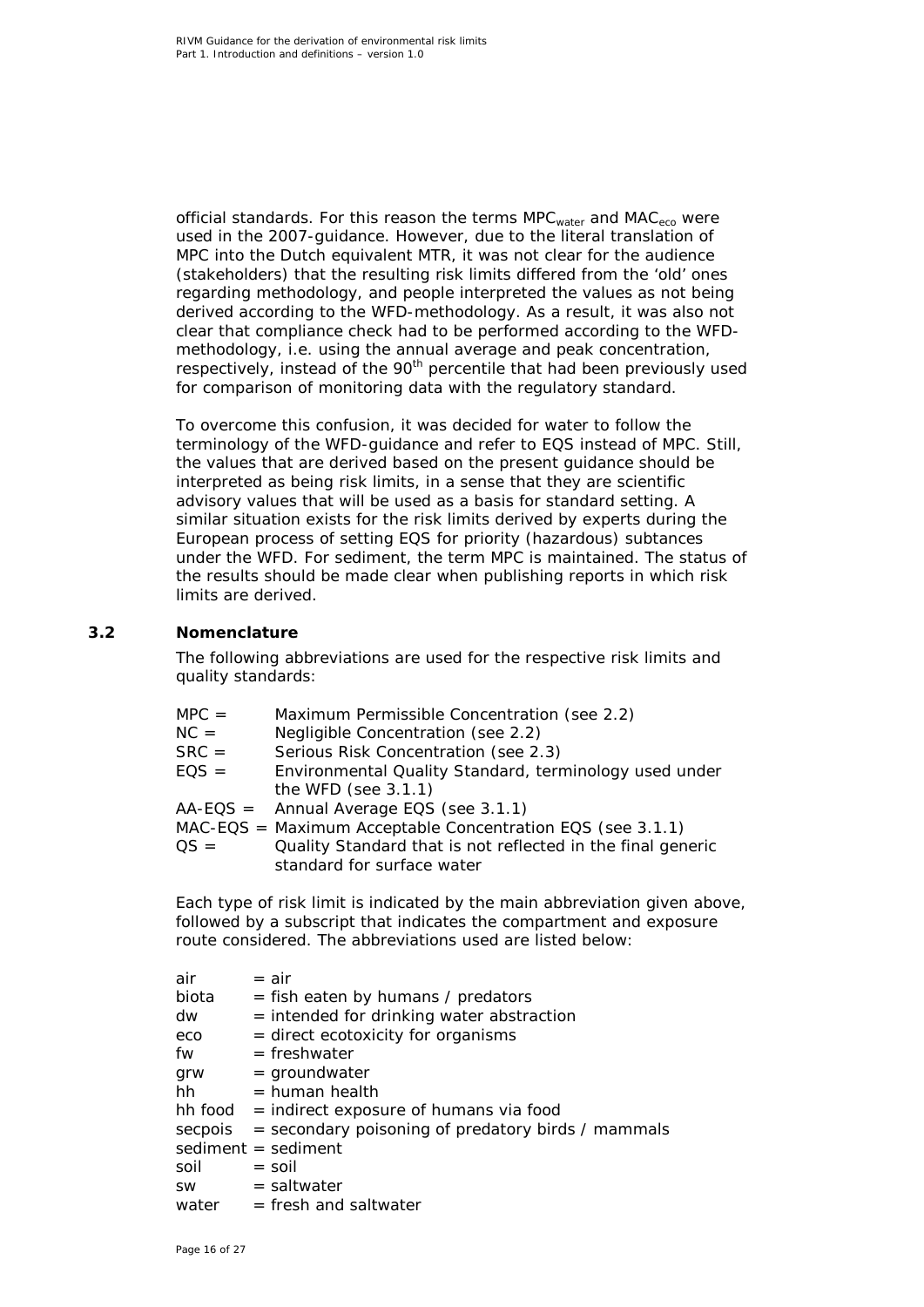For example, the MPC for air based on human exposure is indicated as MPC<sub>air, hh</sub>, the MPC for groundwater based on ecotoxicity is indicated as MPC<sub>arw, eco</sub>, the Quality Standard for surface water intended for drinking water abstraction is indicated as  $OS_{dw, hh}$ . For further information, the reader is referred to the respective chapters of the guidance.

#### **3.3 Risk limits and exposure routes considered**

<span id="page-16-0"></span>The aim of environmental policy is that humans and ecosystems are protected against adverse effects (see section 2). Environmental quality standards therefore consider direct and indirect exposure of both humans (where relevant) and organisms in an ecosystem. This, however, does not apply to the SRC (see 2.3) and the MAC-EQS (see 3.1.1), which refer to direct ecotoxicity only. When deriving the MPC for groundwater, effects on groundwater organisms are taken into account, but also the use for drinking water abstraction. For the AA-EQS<sub>water</sub>, ecotoxicity to water organisms is evaluated and fish consumption by humans and predatory birds and mammals is taken into account when relevant in view of the characteristics of the compound. For soil, human health aspects are integrated at the level of the Intervention values (see 2.3), but for the purpose of this guidance, we also present a method to derive an MPC that includes exposure of predatory birds and mammals that feed on earthworms; exposure of humans by consumption of vegetables, and milk and meat from cattle that may have been exposed due to feeding on grass from contaminated soil are taken into account in specific cases. For sediment, however, only direct exposure of sediment organisms is considered, because direct contact of humans with sediment is not considered critical for risk limit derivation. For air, the opposite is true: although in some cases plants have been shown to be sensitive towards volatile compounds, in the majority of cases information on ecosystem effects will be lacking and the risk limits for air will be based mainly on human inhalation toxicity.

Table 1 summarises the risk limits and exposure routes that are considered for each compartment.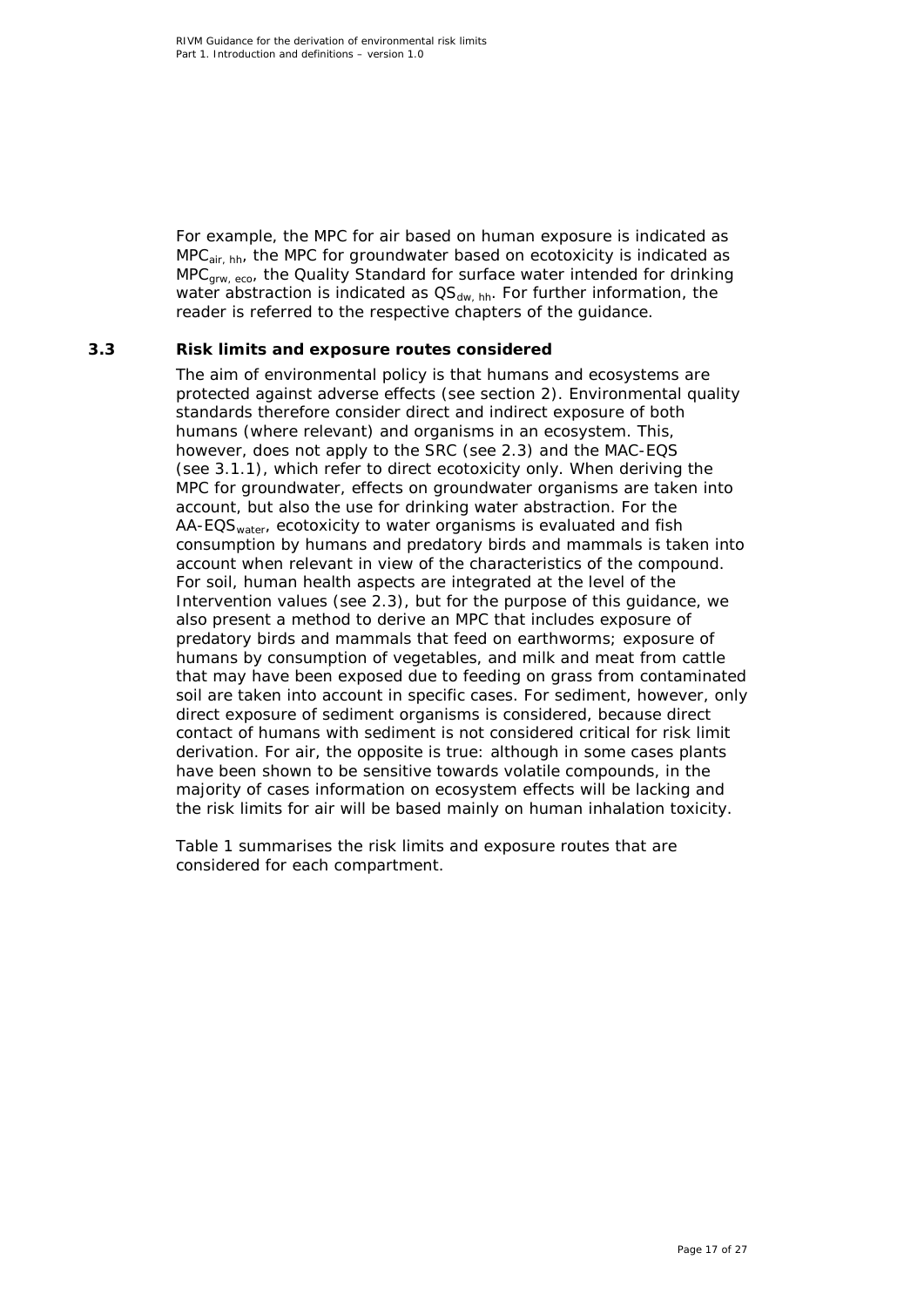*Table 1 Types of risk limits and exposure routes considered for the respective compartments. Compartments/routes indicated with \* are subject to trigger values: derivation of risk limits depends on the characteristics of the compound.* 

| Compartment | Name of              | Route considered                              |
|-------------|----------------------|-----------------------------------------------|
|             | risk                 |                                               |
|             | limit                |                                               |
| Air         | <b>MPC</b>           | - humans via inhalation                       |
|             | NC.                  | -ecosystem: plants                            |
| Soil        | <b>MPC</b>           | - humans via consumption of vegetables, meat, |
|             | NC.                  | $milk*$                                       |
|             |                      | - predatory birds / mammals via earthworms*   |
|             |                      | - soil organisms                              |
|             | <b>SRC</b>           | - soil organisms                              |
| Groundwater | <b>MPC</b>           | - humans via drinking water                   |
|             | NC.                  | - groundwater organisms                       |
|             | <b>SRC</b>           | - groundwater organisms                       |
| Sediment    | <b>MPC</b>           | - sediment organisms                          |
|             | NC.                  |                                               |
|             | <b>SRC</b>           |                                               |
| Water       | AA-EOS               | - humans via fish consumption*                |
|             | <b>NC</b>            | - predatory birds / mammals via fish*         |
|             |                      | - water organisms                             |
|             | MAC-EQS              | - water organisms                             |
|             | SRC                  |                                               |
|             | $OS_{\text{dw, hh}}$ | - humans via drinking water                   |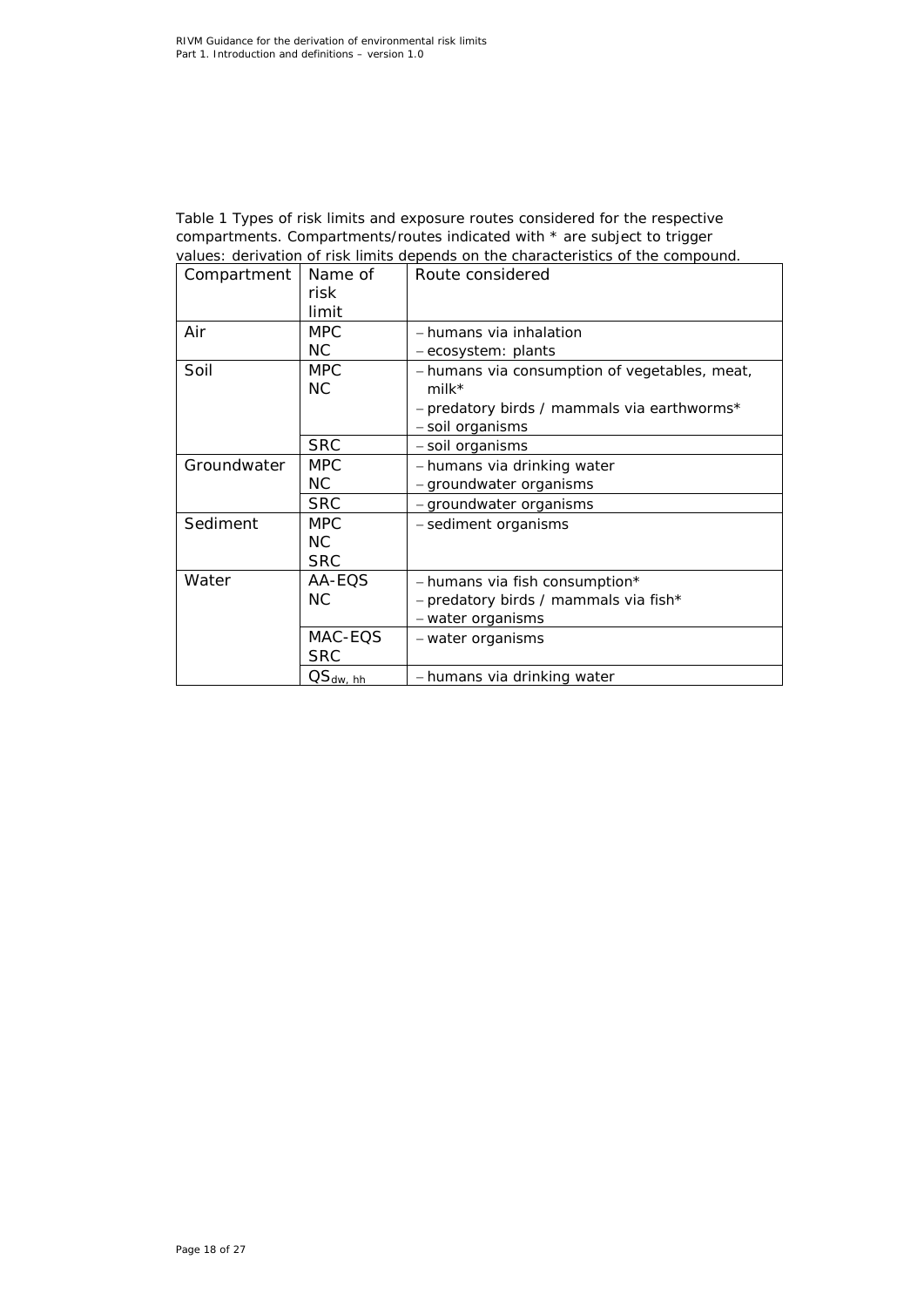# <span id="page-18-0"></span>4 General approaches

#### **4.1 Assessment factor approach**

<span id="page-18-1"></span>According to the principles of the TGD, REACH and WFD-guidance, risk limits are initially derived on the basis of standard laboratory tests, by applying an assessment factor (AF) to the lowest credible endpoint. The AF is applied to account for the uncertainty relating to the translation of laboratory data to the field situation, e.g. the variation within and between laboratories, the variation within and between species, and the translation of acute endpoints to long-term exposure. This method is indicated as the deterministic or AF-approach. Different AF-schemes are applied for the respective risk limits (e.g. MPC, EQS,  $SRC_{eco}$ ), accounting for the different time frame and protection level aimed at. The AF depends on the number and type of data available, lower assessment factors may be used when more data on additional taxonomic groups and/or long-term studies are available. For example, for derivation of a chronic risk limit, an AF of 1000 is applied to a single acute endpoint, while the AF may be reduced to 10 when long-term toxicity data are available from three species across three trophic levels. Useful lines of evidence that may be used to inform the extrapolation (and possibly influence the size of AF applied) include mode of action data, effects data from the field, and background concentration data for naturally occurring substances [2]. Moreover, data on the toxicity to other organisms than the standard species, representing as such different trophic levels, taxonomic groups, traits or feeding strategies broaden the knowledge on the substance to be assessed and may justify reduction of the AF. If enough data are available, statistical methods can be applied.

#### **4.2 Statistical extrapolation**

<span id="page-18-2"></span>As indicated in section 2.2, Species Sensitivity Distributions (SSD) have since long been used for standard setting in the Netherlands. For this statistical method, the reliable toxicity data per species are ranked and a model is fitted. From this, the concentration that protects a certain proportion of species (typically 95%) can be estimated (the HC5). For the construction of SSDs, the computer program ETX 2.0 [32] can be applied, but other programs may be used as well. Following international agreements, the data requirements for applying the SSD-method to aquatic data have been extended to at least 10 endpoints for individual species from at least eight different taxonomic groups. Although not explicitly stated in the TGD and REACH guidance, this requirement is also considered for soil. As a consequence, the application of SSDs for standard setting is limited to relatively data-rich substances. When the criteria are met and an SSD can be constructed, the HC5 based on chronic NOEC or L(E)C10-values is used for derivation of the MPC and/or AA-EQS. The HC5 based on acute studies may be used for derivation of the MAC-EQS. For derivation of the SRC for soil or water, the HC50-level is used (see 2.3).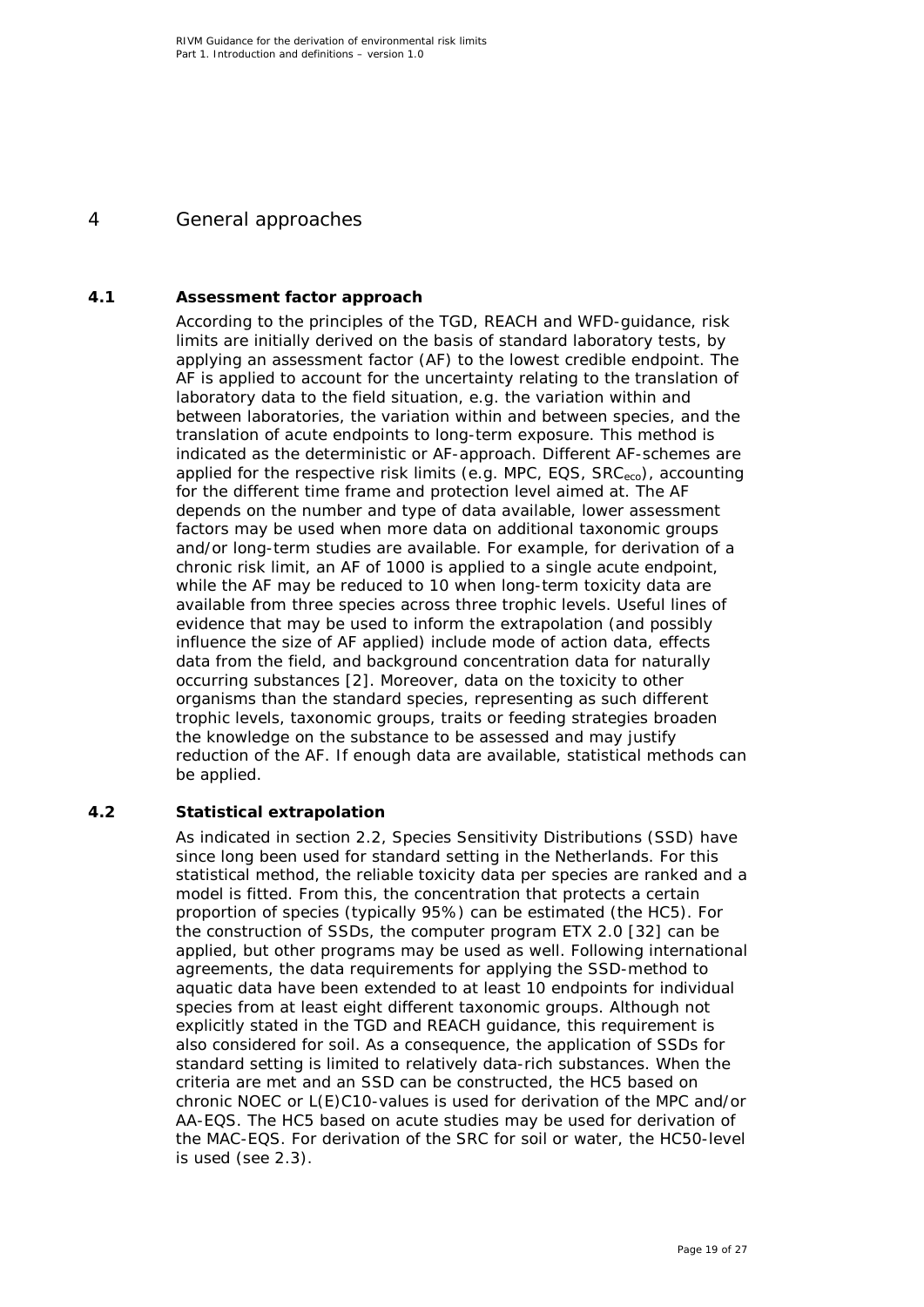In case of substances with a specific mode of action (e.g. plant protection products), constructing an SSD for the specifically sensitive species group may be considered when enough data are available. SSDmodels explicitly account for differences in sensitivity between species, but a further AF is applied to the HC5 arising from model extrapolation to account for 'residual' uncertainties that are not accounted for by the SSD model. If the conditions to use the SSD-method for the derivation of quality standards are met, it should always be used. However, risk limits should also be derived using the AF method, and, where valid data exist, also using model ecosystems (see 4.3).

#### **4.3 Semi-field or field data**

<span id="page-19-0"></span>In some cases, information from semi-field experiments or field monitoring data may be present. The majority of semi-field experiments involves aquatic micro- or mesocosm studies into the effects of pesticides on freshwater communities, although some examples are present of other substance groups and/or ecosystem types (e.g. metals, saltwater applications). Extensive guidance is available for designing and performing aquatic semi-field experiments, and for evaluation and interpretation of results [28,33-36]. The endpoints from a valid and relevant micro- or mesocosm study may be used with an AF to derive a water quality standard, or to underpin the AF used in the deterministicor SSD-approach. For the terrestrial compartment, the use of model ecosystems has been promoted (see e.g. [37]), but application and use in standard setting is limited to date. Field monitoring data are generally not used directly for standard setting, but may be used in some cases for justification of the AF.

#### **4.4 Data for species and processes**

<span id="page-19-1"></span>As indicated in section 2.5, the treatment of structural and functional endpoints was changed to some extent with the introduction of the TGD [22-24]. Previously, both types of data had been kept separated, resulting in two risk limits of which the lowest was taken forward as final value. In the TGD and REACH, microbial tests (e.g. nitrification or respiration), or enzymatic processes (e.g. urease activity) are considered to represent an additional trophic level next to plants, arthropods, and earthworms when using the AF-approach. However, it can be argued that data on species and processes cannot be combined into one SSD because they are not a random sample from the same normal distribution of species. Separate SSDs are thus constructed for species and processes, provided that the requirements with respect to the number of data points are met. An exception is when a functional endpoint is derived for isolated strains of bacteria or fungi, e.g. when respiration of *Pseudomonas putida* is measured. In that case, the test result can be treated as a single species endpoint and added to the dataset for species. Generally the lowest value for either species or process will be selected as the final risk limit. However, this choice should be made on a case-by-case basis, especially when different methods are applied. When enough data are available to apply statistical extrapolation for species, but not for processes, there is a chance that a single low value for processes overrules a large quantity of data on species. This may be a reason not to choose the lowest value (see e.g. risk limit derivation for fluoranthene in [38]).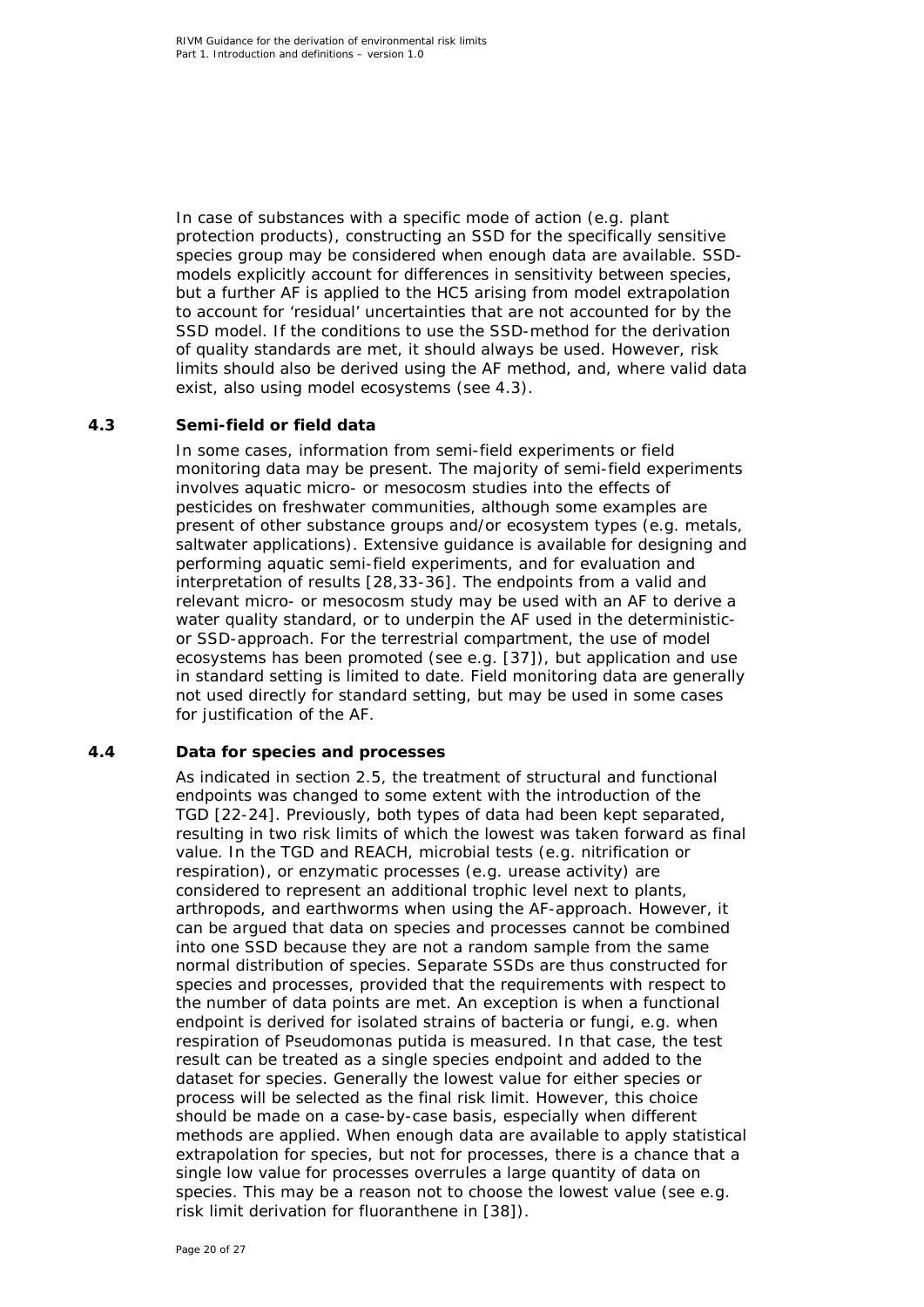#### **4.5 Risk levels for genotoxic carcinogens**

<span id="page-20-0"></span>The MPC for genotoxic carcinogens has been set to the concentration in the environment at which an increased probability of death of  $10^{-6}$  per year exists. This is equivalent to  $10^{-4}$  on a life-time basis. The NC was defined as 1% of the MPC, being  $10^{-8}$  per year or  $10^{-6}$  on a life-time basis [4-6,15-17]. These risk limits are derived by means of the socalled quantitative cancer risk assessment-method (QCRA), also indicated as non-threshold extrapolation. For this, the occurrence of tumors in experimental animals (and sometimes in humans) are expressed as a percentage and extrapolated to the above mentioned probability level. Basic assumption of the non-threshold extrapolation is that any increase of the dose, increases the chance to develop cancer. The choice of the acceptable level  $(10^{-6}, 10^{-5}, 10^{-4})$  is a policy decision and differs between frameworks and countries. The use of QCRA is subject of scientific debate. Under REACH, genotoxic carcinogens may be evaluated using the non-threshold approach, but a threshold approach using a Tolerable Daily Intake (TDI) is also allowed provided that sufficiently high safety factors are applied. When a non-threshold approach is used, it is recommended to use a life-time risk level of 10<sup>-6</sup> for the general public [39]. The same risk level is used for derivation of the QS for human exposure via fish under the WFD [2]. Apparently, the acceptable level for humans under REACH and WFD is more stringent than the level of the MPC in the Netherlands and is in fact similar to the level of the NC. At the same time, the derivation of the QS for direct ecotoxicity under the WFD is comparable to the former MPC.

#### **4.6 Derivation of the Serious Risk Concentration (SRC)**

<span id="page-20-1"></span>As indicated in section 2.3 and Table 1, the SRC in this guidance only refers to effects on ecosystems. For this, direct effects on organisms and indirect effects on predatory birds and mammals are taken into account. For derivation of the  $SRC_{\text{eco}}$  both acute and chronic toxicity data should be tabulated. In general, the SRC<sub>eco</sub> is the geometric mean of all available chronic toxicity data. This can be calculated by hand, but when the  $SRC_{eco}$  is to be reported with confidence limits, the computer program ETX 2.0 [32] is used to calculate the median HC50 and its 90% confidence interval. The HC50 is equal to the geometric mean of lognormally distributed toxicity data. When no or few chronic data are available, a comparison is made with the geometric mean of acute toxicity data. In principle, an acute-to-chronic ratio (ACR) of 10 is applied to the acute toxicity data to compare acute L(E)C50s with chronic NOECs (or EC10s). If enough information on the ACR for the specific compound or endpoint is available, deviation of this factor of 10 may be possible on a case-by-case basis, but should be fully justified [40].

The  $SRC<sub>ero</sub>$  is always taken as the geometric mean of (either acute or chronic) toxicity data, irrespective of whether these data are lognormally distributed or not. If the data from which the SRC<sub>eco</sub> is calculated do not fit a log-normal distribution, it suffices to note this briefly in the report section where the SRC<sub>eco</sub> derivation is presented. The factors and conditions used for deriving  $SRC_{\text{eco}}$  are shown in more detail in the guidance for the respective compartments.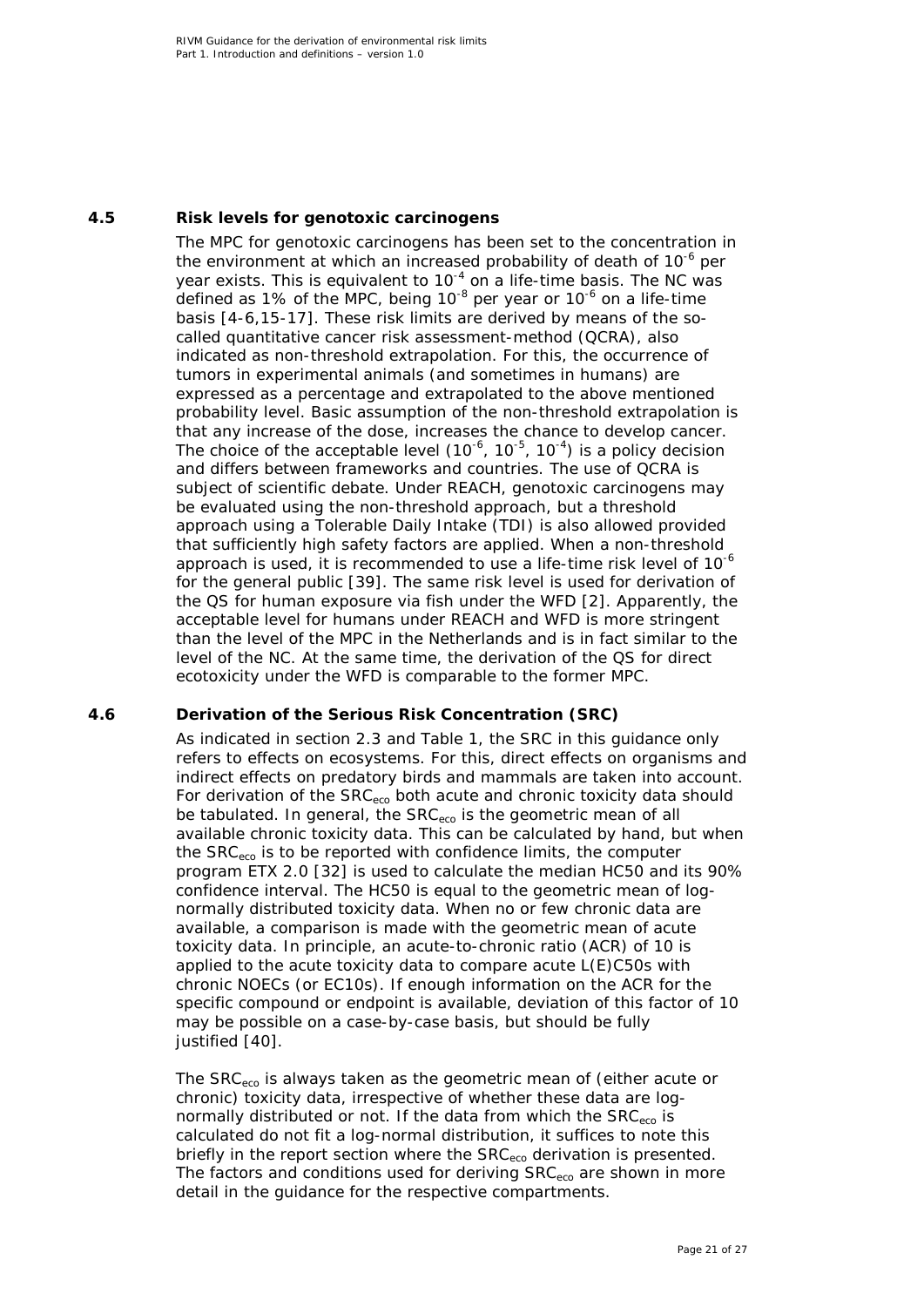For compounds that accumulate in the food chain, the SRC is also calculated on the basis of secondary poisoning. More information is given in ERL Report 07.

#### **4.7 Derivation of the Negligible Concentration (NC)**

<span id="page-21-0"></span>In the 2007-guidance, it was stated that it is unclear whether ecotoxicological as well as human-toxicological endpoints should be taken into account for the derivation of the NC. Probably the confusion was raised because in a policy document of 1998, reference was made to the MPC in the context of effects on humans, and to the NC in the context of effects on 'the environment' [41]. In the 2001-guidance, the NC was only mentioned in the context of ecotoxicological data [13]. This can be explained by the fact that effects on humans were not taken into account in the derivation of environmental risk limits at that time, but were integrated at a later stage in the process when harmonising risk limits for volatile substances and/or deriving Intervention values for soil [13].

However, from the first policy documents from 1985 and 1989 [4,6] it is clear that the NC was developed first for human health, and later on also adopted for the ecosystem. This is confirmed by the definitions of MPC and NC [15-17], where the protection of human and ecosystem health is mentioned in one sentence. Therefore, the NC is derived as 1/100 of the MPC or AA-EQS, irrespective whether this value is derived on the basis of direct ecotoxicity, secondary poisoning or consumption of food by humans. There is one exception to this rule: if the AA-EQS for water is based on human exposure via fish, and the human toxicological risk limit is based on an added cancer risk level of 1 per  $10<sup>6</sup>$  on a lifetime basis, the NC is not derived, since in that case the AA-EQS already meets the risk level represented by the NC (see 4.5) Further guidance on the derivation of the SRC and NC can be found in

the respective chapters. Specific guidance on metals will be developed in due time.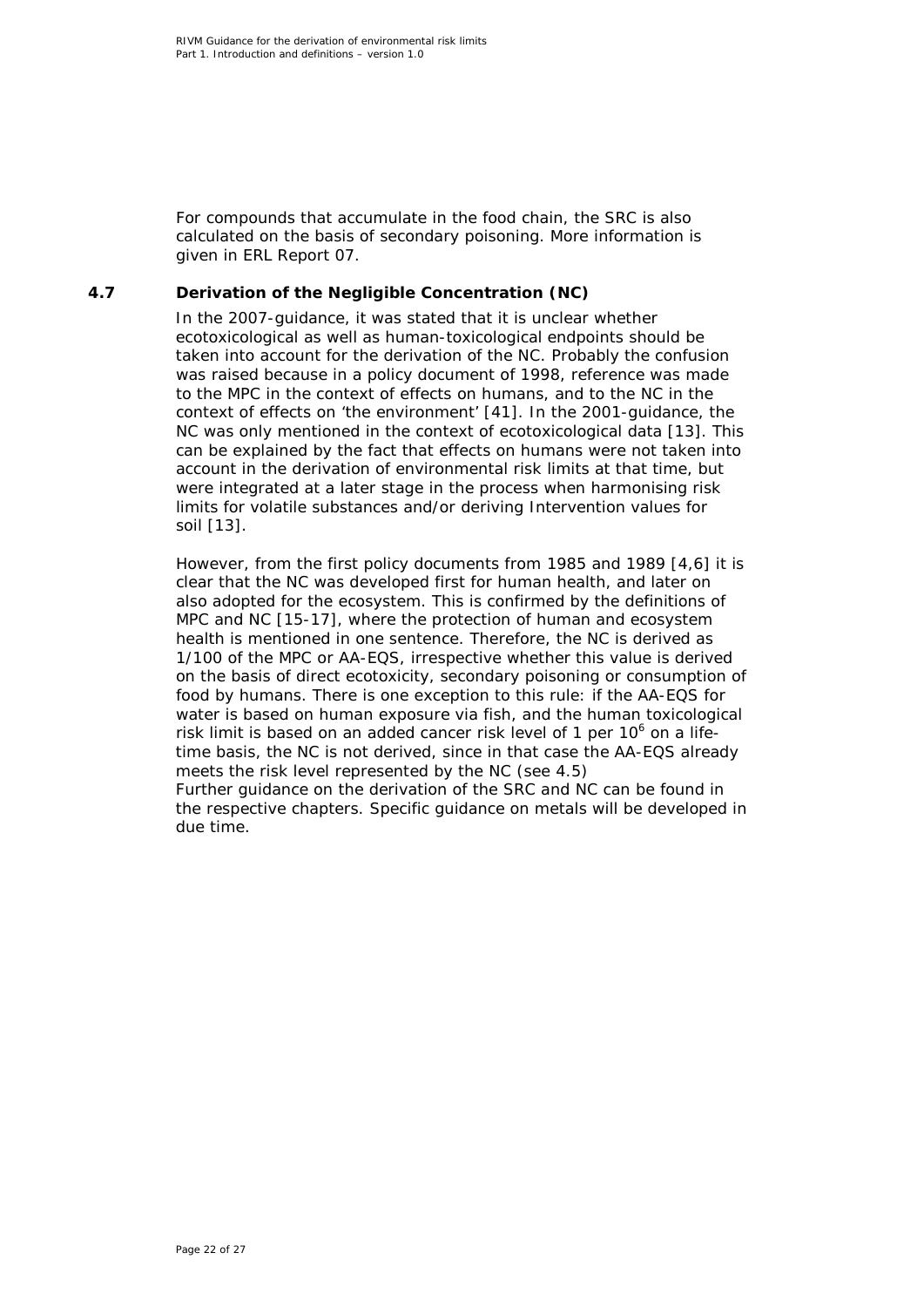## <span id="page-22-0"></span>References

- 1. Van Vlaardingen PLA, Verbruggen EMJ. 2007. Guidance for the derivation of environmental risk limits within the framework of 'International and national environmental quality standards for substances in the Netherlands' (INS). Bilthoven, the Netherlands. National Institute for Public Health and the Environment. Report 601782001.
- 2. EC. 2011. Common Implementation Strategy for the Water Framework Directive (2000/60/EC). Guidance Document No. 27. Technical Guidance For Deriving Environmental Quality Standards. Brussels, Belgium. European Commission. Report Technical Report - 2011 - 055.
- 3. Rijkswaterstaat. 1968. De waterhuishouding van Nederland. Den Haag, Nederland. Staatsuitgeverij.
- 4. TK. 1985. Indicatief Meerjarenprogramma Milieubeheer 1986- 1990. Tweede Kamer der Staten-Generaal, vergaderjaar 1985- 1986. 19 204, 1-2.
- 5. Pieters MN, Könemann WH. 1997. Mengseltoxiciteit: een algemeen overzicht en evaluatie van de veiligheidsfactor van 100 toegepast in het stoffenbeleid. Bilthoven, Nederland. RIVM.
- 6. TK. 1989. Nationaal Milieubeleidsplan (NMP). Notitie "Omgaan met risico's". Tweede Kamer der Staten-Generaal, vergaderjaar 1988-1989, 21 137, nr. 5.
- 7. Van Straalen NM, Denneman CAJ. 1989. Ecotoxicological evaluation of soil quality criteria. Ecotoxicol. Environ. Saf. 18, 241-251.
- 8. Aldenberg T, Jaworska JS. 2000. Uncertainty of the hazardous concentration and fraction affected for normal species sensitivity distributions. Ecotoxicology and Environmental Safety 46, 1-18.
- 9. Wagner C, Løkke H. 1991. Estimation of ecotoxicological protection levels from NOEC toxicity data. Water Research 25, 1237-1242.
- 10. CSR. 1996. Derivong environmental quality objectives (INS and I-values). Bilthoven, the Netherlands. National Institute for Public Health and the Environment, Centre for Substances and Risk Assessment. Report nr. SOP CRS/H/003.
- 11. Kalf DF, Mensink BJWG, Montforts MHMM. 1999. Protocol for the derivation of Harmonised Maximum Permissible Concentrations (MPCs). Bilthoven, the Netherlands. National Institute of Public Health and the Environment. Report 601506001.
- 12. Slooff W. 1992. RIVM Guidance Document. Ecotoxicological Effect Assessment: Deriving Maximum Tolerable Concentrations (MTC) fro single-species toxicity data. Bilthoven, the Netherlands. National Institute for Public Health and Environmental Protection. Report 719102018.
- 13. Traas TP. 2001. Guidance document on deriving environmental risk limits. Bilthoven, The Netherlands. National Institute for Public Health and the Environment. Report 601501012.
- 14. Van de Meent D, Aldenberg T, Canton JH, Van Gestel CAM, Slooff W. 1990. Streven naar waarden. Achtergrondstudie ten behoeve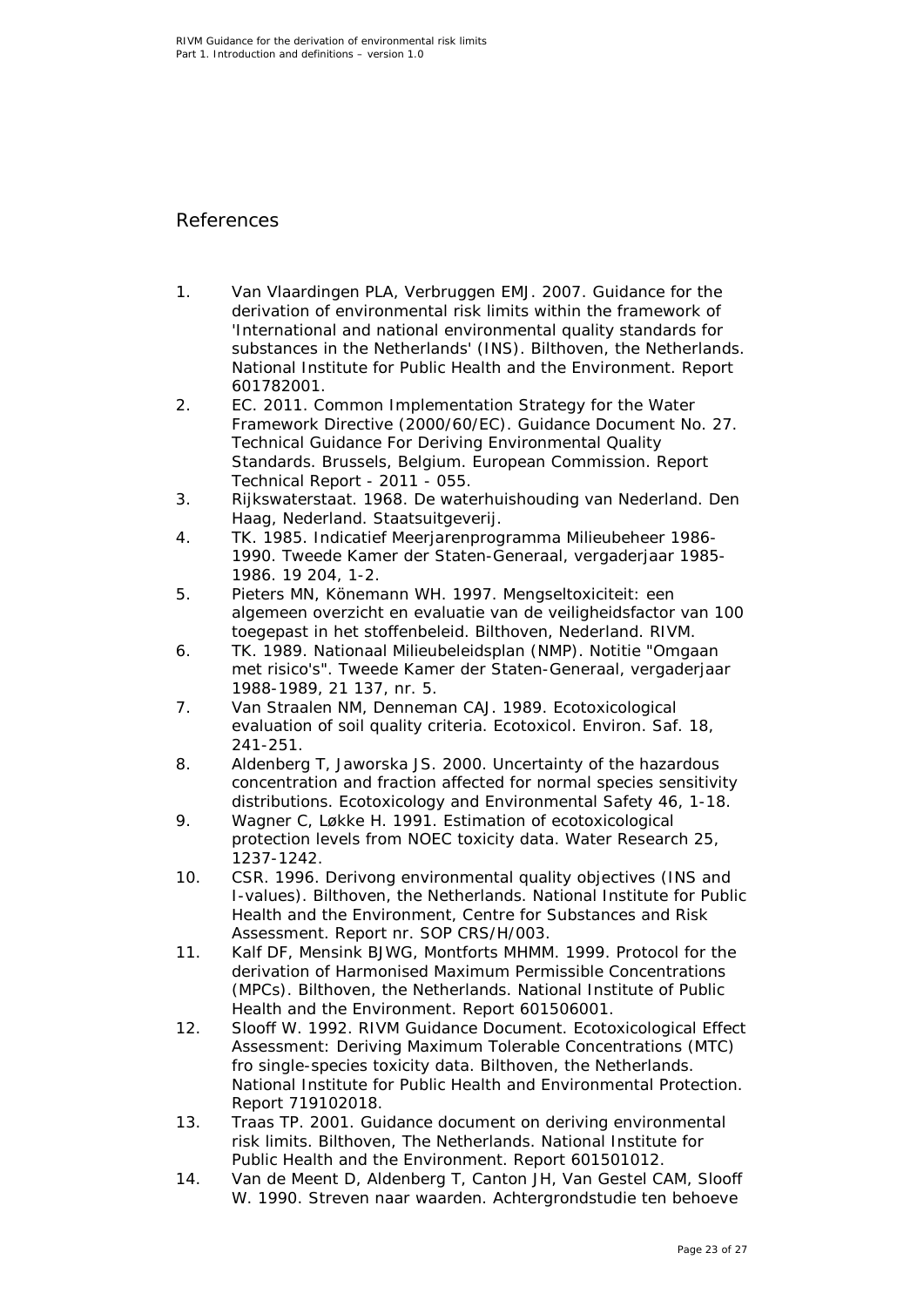van de nota "Milieukwaliteitsnormering water en bodem". Bilthoven, Nederland. RIVM.

- 15. VROM. 1997. Integrale Normstelling Stoffen milieukwaliteitsnormen bodem, water, lucht. Notitie onder verantwoordelijkheid van de Interdepartementale Werkgroep Intergrale Normstelling Stoffen. Den Haag, Nederland. Ministerie van VROM, Directoraat-Generaal Milieubeheer.
- 16. VROM. 1999. Environmental risk limits in the Netherlands. A review of environmental quality standards and their policy framework in the Netherlands. The Hague, the Netherlands. Ministry of Housing, Spatial Planning and the Environment.
- 17. VROM. 2004. (Inter)nationale Normen Stoffen. Den Haag, the Netherlands. Ministry of Housing, Spatial Planning and the Environment (VROM). Report w015.
- 18. Van de Plassche EJ. 1994. Towards integrated environmental quality objectives for several compounds with a potential for secondary poisoning. Bilthoven, The Netherlands. National Institute of Public Health and the Environment. 679101012.
- 19. Romijn CAFM, Luttik R, Canton JH. 1994. Presentation of a general algorithm to include effect assessment on secondary poisoning in the derivation of Environmental Quality Criteria. 2. Terrestrial food chains. Ecotoxicol Environ Saf 27, 107-127.
- 20. Romijn CAFM, Luttik R, Meent Dvd, Slooff W, Canton JH. 1993. Presentation of a general algorithm to include effect assessment on secondary poisoning in the derivation of environmental quality criteria. Part 1. Aquatic Food Chains. Ecotoxicol Environ Saf 26, 61-85.
- 21. Smit CE, Van Wezel AP, Jager DT, Traas TP. 2000. Secondary poisoning of cadmium, copper and mercury: implications for the maximum permissible concentrations and negligible concentrations in water, sediment and soil. Bilthoven, The Netherlands. National Institute of Public Health and the Environment.
- 22. EC (JRC). 2003. Technical Guidance Document in support of Commission Directive 93/67/EEC on Risk Assessment for new notified substances, Commision Regulation (EC) No 1488/94 on Risk Assessment for existing substances and Directive 98/9/EC of the European Parliament and of the Council concerning the placing of biocidal products on the market. Part II. Ispra, Italy. European Chemicals Bureau, Institute for Health and Consumer Protection, Joint Research Centre. Report EUR 20418 EN/2.
- 23. EC (JRC). 2003. Technical Guidance Document in support of Commission Directive 93/67/EEC on Risk Assessment for new notified substances, Commision Regulation (EC) No 1488/94 on Risk Assessment for existing substances and Directive 98/9/EC of the European Parliament and of the Council concerning the placing of biocidal products on the market. Part III. Ispra, Italy. European Chemicals Bureau, Institute for Health and Consumer Protection, Joint Research Centre. Report EUR 20418 EN/3.
- 24. EC (JRC). 2003. Technical Guidance Document in support of Commission Directive 93/67/EEC on Risk Assessment for new notified substances, Commision Regulation (EC) No 1488/94 on Risk Assessment for existing substances and Directive 98/9/EC of the European Parliament and of the Council concerning the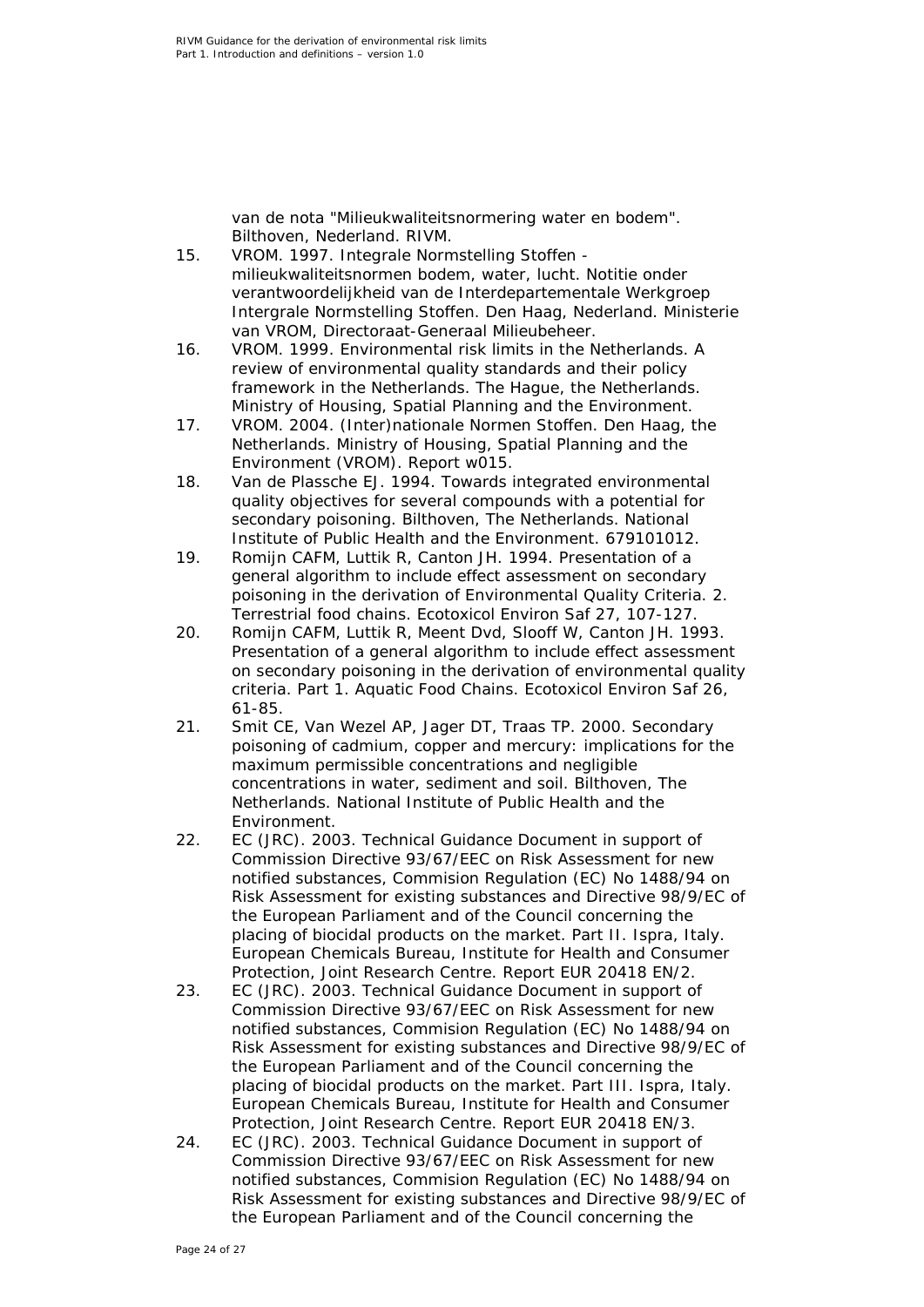placing of biocidal products on the market. Part I. Ispra, Italy. European Chemicals Bureau, Institute for Health and Consumer Protection, Joint Research Centre. Report EUR 20418 EN/1.

- 25. Lepper P. 2002. Towards the derivation of quality standards for priorit substances in the context of the water framework directive. Fraunhofer-Institute Molecular Biology and Applied Biology.
- 26. Lepper P. 2005. Manual on the methodological framework to derive Environmental Quality Standards for priority substances in accordance with Article 16 of the Water Framework Directive (2000/60/EC). Schmallenberg, Germany. Fraunhofer-Institute Molecular Biology and Applied Biology.
- 27. EFSA. 2009. Guidance of EFSA. Risk Assessment for Birds and Mammals. On request from EFSA, Question No EFSA-Q-2009- 00223. First published on 17 December 2009. EFSA Journal 7(12), 1438.
- 28. EFSA. 2013. Scientific Opinion. Guidance on tiered risk assessment for plant protection products for aquatic organisms in edge-of-field surface waters. EFSA Journal 11(7), 3290.
- 29. Smit CE. 2011. Streefwaarde en verwaarloosbaar risiconiveau. Bilthoven, The Netherlands. National Institute for Public Health and the Environment. Report 601357002/2011.
- 30. Smit CE, Wuijts s. 2012. Specifieke verontreinigende en drinkwater relevante stoffen onder de Kaderrichtlijn water. Selectie van potentieel relevante stoffen voor Nederland. Bilthoven, Nederland. National Institute for Public Health and the Environment. Report 601714022 (in Dutch).
- 31. Roels JM, Verweij W, van Engelen JGM, Maas RJM, Lebret E, Houthuijs DJM, Wezenbeek JM. 2014. Gezondheid en veiligheid in de Omgevingswet. Doelen, normen en afwegingen bij de kwaliteit van de leefomgeving. Hoofdrapport. Bilthoven. RIVM. Report 2014-0138.
- 32. Van Vlaardingen P, Traas TP, Wintersen AM, Aldenberg T. 2004. ETX 2.0. A program to calculate hazardous concentrations and fraction affected, based on normally distributed toxicity data. Bilthoven, The Netherlands. National Institute for Public Health and the Environment. Report 601501028/2004.
- 33. Campbell PJ, Arnold D.J.S., Brock TCM, Grandy NJ, Heger W, Heimbach F, Maund SJ, Streloke M. 1999. Guidance document on higher-tier aquatic risk assessment for pesticides (HARAP). Brussels, Belgium. SETAC-Europe.
- 34. De Jong FMW, Brock TCM, Foekema EM, Leeuwangh P. 2008. Guidance for summarising and evaluating aquatic micro- and mesocosm studies. A guidance document of the Dutch Platform for the Assessment of Higher Tier Studies. Bilthoven, The Netherlands. National Institute for Public Health and the Environment. Report 601506009.
- 35. Giddings JM, Brock TCM, Heger W, Heimbach F, Maund SJ, Norman SM, Ratte HT, Schäfers C, Streloke MS. 2002. Community-level Aquatic System Studies: Interpretation Criteria (CLASSIC) Proceedings from the CLASSIC workshop. Schmallenberg, Germany / Pensacola, USA. Fraunhofer Institute/SETAC.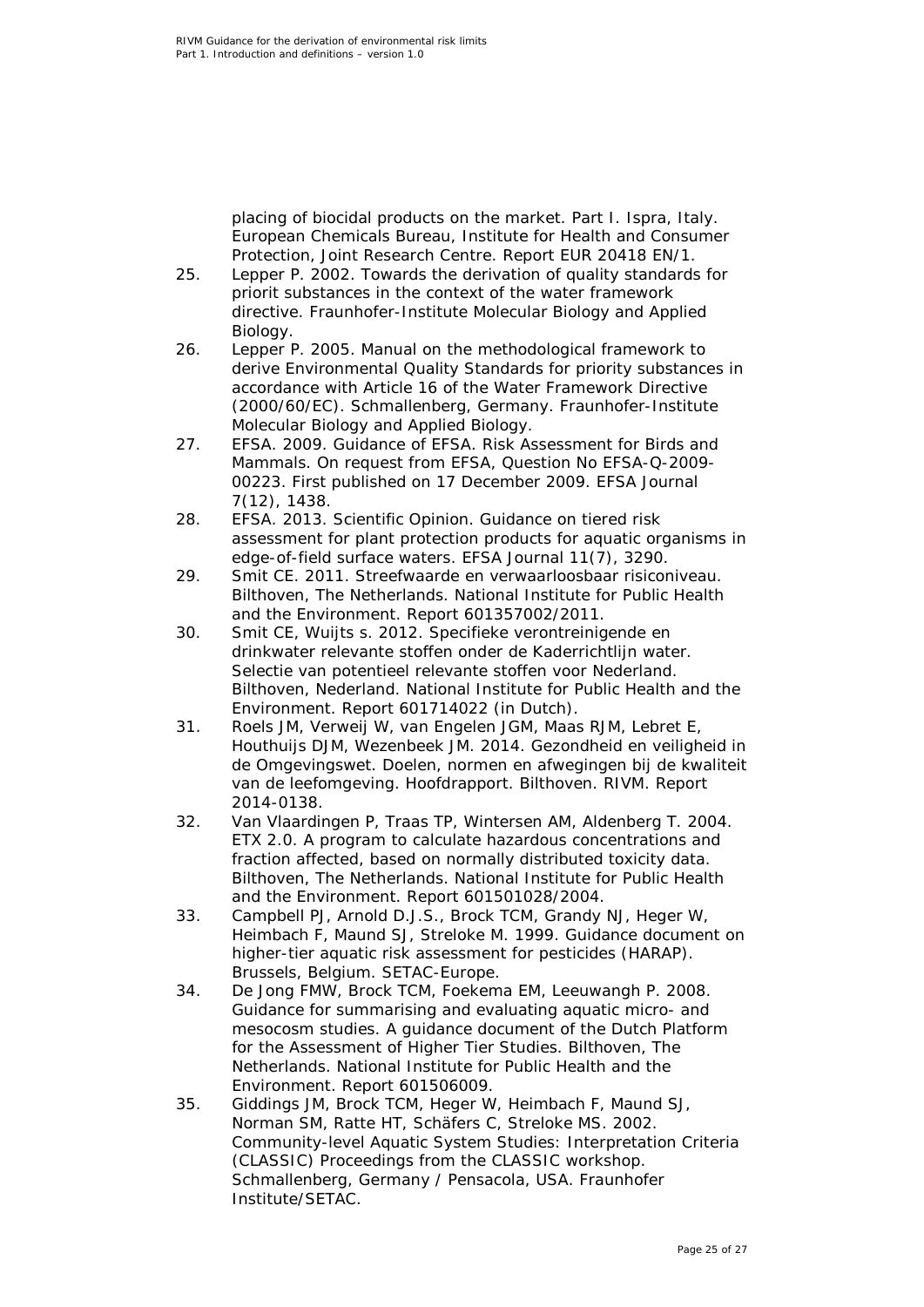- 36. OECD. 2006. Guidance document on Simulated Freshwater Lentic Field tests (outdor microcosms and mesocosms). Series on Testing and Assessment, No 53. OECD Environment Directorate, Paris.
- 37. Weyers A, Sokull Kluttgen B, Knacker T, Martin S, Van Gestel CAM. 2004. Use of terrestrial model ecosystem data in environmental risk assessment for industrial chemicals, biocides and plant protection products in the EU. Ecotoxicology 13(1-2), 163-176.
- 38. Verbruggen EMJ. 2012. Environmental risk limits for polycyclic aromatic hydrocarbons (PAHs). For direct aquatic, benthic, and terrestrial toxicity. Bilthoven, the Netherlands. National Institute for Public Health and the Environment. Report 607711007.
- 39. ECHA. 2012. Guidance on information requirements and chemical safety assessment. Chapter R.8: Characterisation of dose [concentration]-response for human health. Version 2.1. Helsinki, Finland. European Chemicals Agency. Report ECHA-2010-G-19- EN.
- 40. Verbruggen EMJ, Posthumus R, Van Wezel AP. 2001. Ecotoxicological serious risk concentrations for soil, sediment and (ground)water: updated proposals for first series of compounds. Bilthoven, the Netherlands. National Institute for Public Health and the Environment. Report 711701020.
- 41. VROM. 1998. Nationaal Milieubeleidsplan 3. Den Haag, Nederland. Ministerie van VROM, EZ, LNV, VenW, Financiën en BZ.